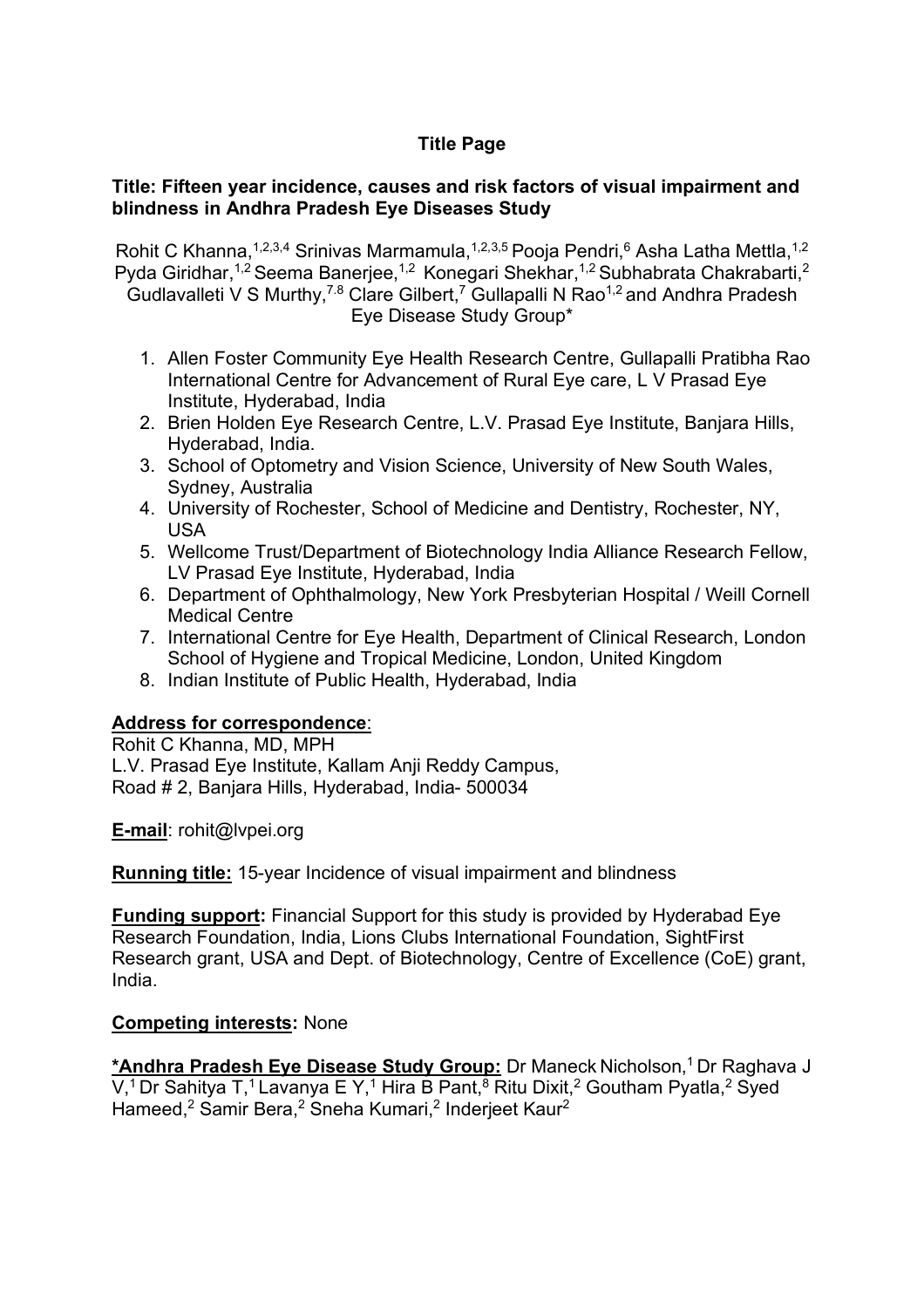# **ABSTRACT**

**Purpose:** To report 15 year(range:13-17 years) incidence rate of visual loss(blindness and visual impairment (VI)), causes and risk factors for all ages, and for those 40 years or above at baseline for participants in Andhra Pradesh Eye Disease Study(APEDS).

**Design:** Population based cohort study

**Methods:** All rural participants were interviewed and underwent a comprehensive eye examination. Presenting visual acuity(PVA) was measured using a standard logarithm of minimum angle of resolution chart at 3 meters. Unaided, presenting, pinhole and best-corrected visual acuity(BCVA) were also recorded. World Health Organization(WHO) and United States of America(USA) categories of VI and blindness were used for analysis. Incident visual loss was defined as the development of, or worsening of visual loss of one or more categories.

**Results**: At baseline, 7,771 participants were examined and in APEDS III, 5,395(69.4%) were re-examined. Using WHO categories, the crude incidence rate of any visual loss based on PVA and BCVA were 14.6 and 6.3 per 100 person-years, respectively. Using US criteria, the values were 22.6 and 10.6 per 100 person-years, respectively. More than 90% of visual loss was due to cataract and uncorrected refractive error. Using WHO categories, significant independent risk factors for the incident visual loss were increasing age, female, illiterate, past or current smoker and current use of alcohol. Using the USA definition, additional risk factor was lower level of education.

**Conclusions:** The high incidence likely reflects poor access to eye care in this population which needs to be taken into account when planning eye care programs.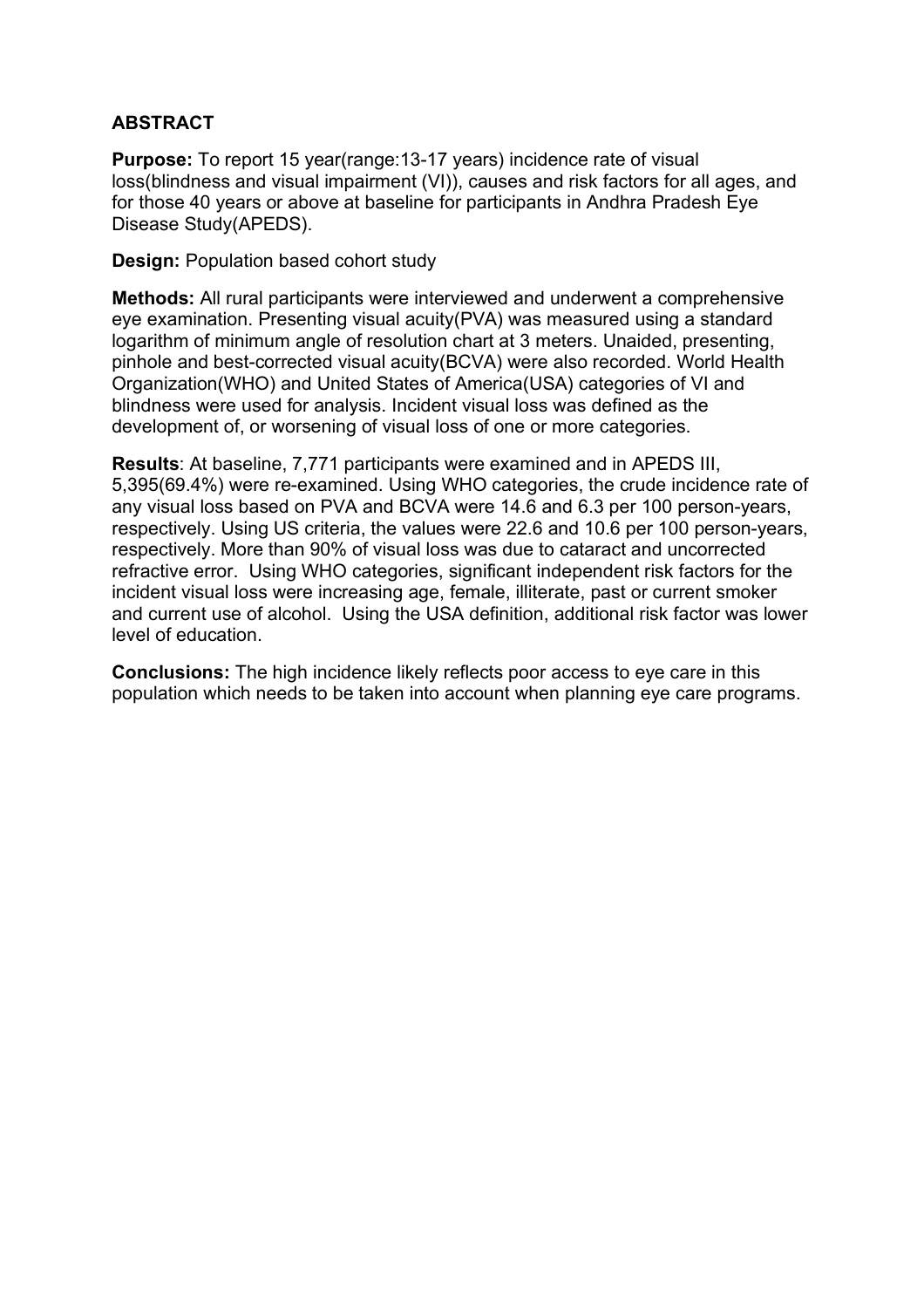# **INTRODUCTION**

Blindness and visual impairment (VI) are major public health problems with a significant impact on quality of life<sup>1-4</sup>, economic productivity, mental health,<sup>5,6</sup> safety<sup>7-</sup> <sup>10</sup> and mortality.<sup>11</sup> According to recent global data, 36 million people are blind, and 217 million have moderate to severe VI.<sup>12</sup> Although the overall prevalence of blindness fell between 1990 and 2015, the number of people who are blind increased by 17.6%, and the number with moderate to severe VI increased by 35.4%. This increase is attributed to population growth and aging,  $12$  and increasing urbanization and life style charges.

Data on the magnitude and causes of blindness and VI are derived from cross sectional prevalence surveys and provide useful information for planning services and resource allocation to address current gaps. However, to plan for the future longitudinal incidence data are required. These studies can also provide more robust data on risk factors for eye diseases from which causality can be inferred more reliably, and can be used to describe the natural history of the disease. However, there are only a limited number of incidence studies, as they entail complex logistics, require more complex data analysis and are costly. Most studies have been undertaken in high income countries,  $13-18$  with fewer from India<sup>19</sup> and other regions;20-25 all focussed on adults, and had relatively short follow up with only a few with 10 or more vears.<sup>16-18,26</sup> The studies also differ in relation to inclusion criteria, age group, and the definitions of risk factors and of end points. We have previously reported the prevalence and causes of blindness and VI from our baseline survey, the Andhra Pradesh Eye Disease Study 1 (APEDS I).27,28 In this paper, we report the incidence of blindness and VI over a mean of 15 years, stratified by age-group, sex, causes and risk factors (APEDS III).

## **METHODS AND DESIGN**

Details of the methods for APEDS I and APEDS III have already been published.<sup>29,30</sup> In brief, APEDS I was conducted between 1996 and 2000, and recruited individuals from three rural and one urban cluster in undivided Andhra Pradesh (AP) state (i.e., before it was divided into two states) in southern India.30 In APEDS I, 10,293 participants were examined (2,552 urban and 7,771 rural). Socio-demographic data and systemic risk factors were recorded for each individual and all underwent a detailed, comprehensive eye examination. Before planning the follow up study, in 2009-10 a feasibility study (APEDS II) was carried out, to trace participants examined in APEDS I. However, due to rapid urbanization over the past decade, it was not possible to trace the urban cluster in Hyderabad.<sup>11</sup> Hence, only the three rural areas in APEDS I were revisited, i.e. Tanuku (West Godavari district), Mudhol (Adilabad district) and Thoodukurthy (Mahabubnagar district). The result of APEDS II showed that 5,447 (70.1%) participants were available for follow-up, 1,453 (18.7%) had migrated and 871 (11.2%) had died.<sup>11</sup>APEDS III was carried out between 2012 and 2016 when participants from these three rural areas were re-examined using the same methodology as in APEDS I.30 The aim of APEDS III was to estimate the incidence and risk factors for blindness and VI, including cataract, diabetic retinopathy (DR), uncorrected refractive error (URE) and glaucoma in participants who were disease free at APEDS I. In this paper we report the incidence, causes and risk factors for VI and blindness.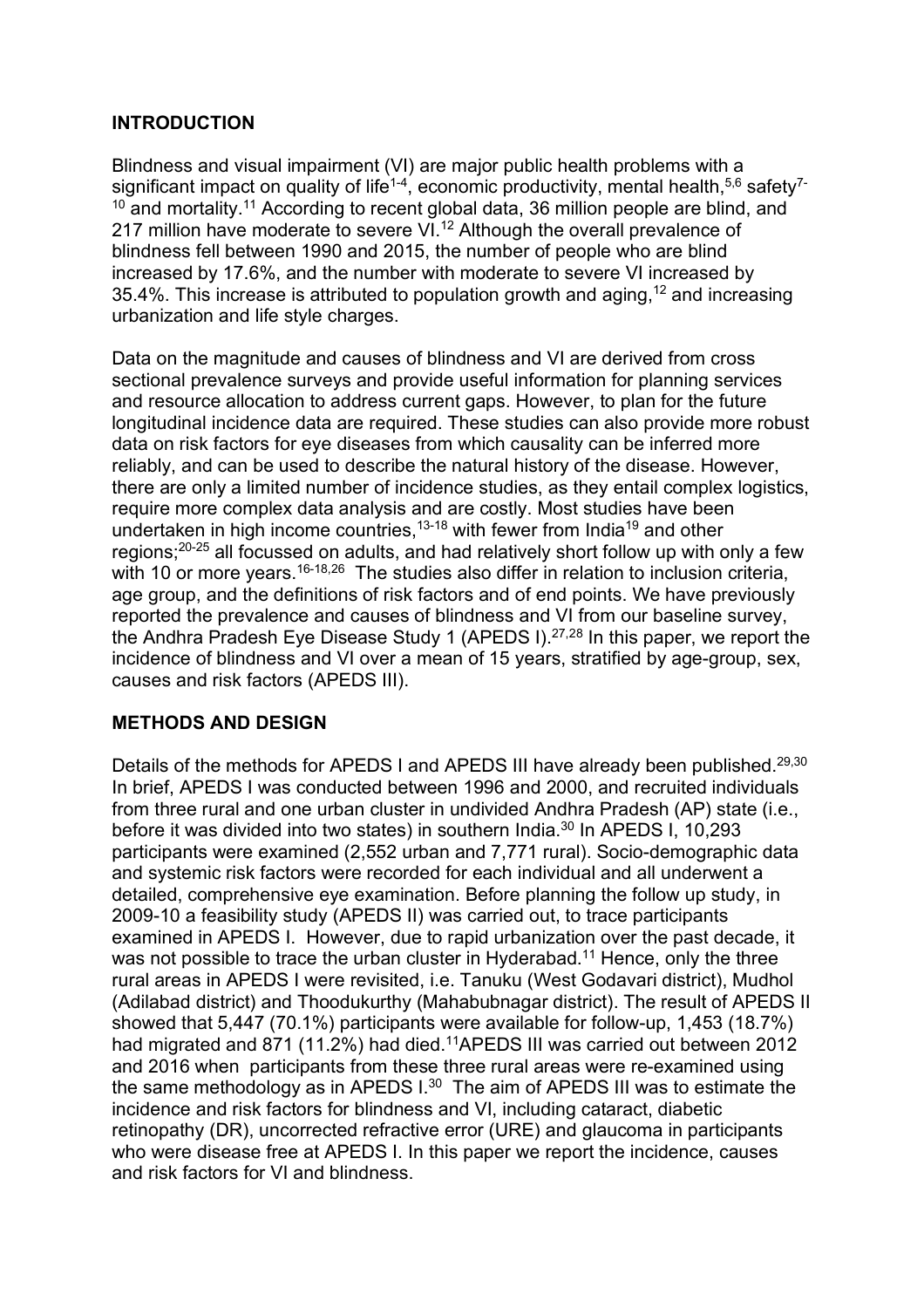Socio-demographic data were collected from participants at their residence, as described earlier.29 For participants aged 30 years and above the following data were collected: demographic data, history of ocular and systemic conditions such as hypertension and diabetes, risk factors, visual function, information related to barriers to the uptake of eye care services, and knowledge about a range of eye diseases. For those below 30 years of age, personal details, parent's education and occupation, spectacle use, reading habits, previous eye examination, consanguinity between parents, and their economic status in childhood were recorded. After the interview participants underwent a detailed eye examination at the base hospital.

The clinical team comprised four ophthalmologists, and an optometrist and vision technician (VT). The VTs were trained to examine the anterior and posterior segment, to measure visual acuity (VA) and undertake refraction. Height, weight and blood pressure were each measured three times using standard methods, and mean values were used. Presenting distance VA in each eye and then binocularly were measured using a standard, illuminated (at least 200lux) logarithm of minimum angle of resolution (logMAR) chart at 3 metres, using participants distance correction, if applicable. For participants who were not literate, a logMAR "E" chart was used. Unaided and pinhole distance VA were recorded. Near VA was measured at a distance of 40 cm using a logMAR near vision chart with near correction, if applicable, and unaided. Monocular and binocular near vision were assessed. If the individual was using spectacles, the power of the spectacles was measured. Retinoscopy was undertaken for those with a presenting distance or near VA of less than logMAR 0.0 (6/6) and best corrected VA was measured. Undilated slit lamp examination (SL 120 Carl Zeiss Meditec, Inc, Dublin, CA) was performed by the ophthalmologist, including intraocular pressure measurement using Goldman applanation tonometry (Carl ZeissMeditec, Inc, Dublin, CA), before and after pupil dilatation. For participants examined at home, IOP was measured using a Perkins tonometer. Gonioscopy was performed on all participants and graded by the ophthalmologist following the APEDS I protocol, using NMR-K two mirror lens (Ocular Instrument Inc., Bellevue, WA, USA).31 Four-mirror gonioscopy was also performed with an indirect gonioscopic lens (Volk Opticals Inc., Mentor, OH, USA). After gonioscopy, pupils were dilated with tropicamide 1% and phenylephrine hydrochloride 2.5% for lens grading and posterior segment examination unless contraindicated (i.e. risk of angle closure or active infection). In eyes at risk of angle closure (occludable angles), laser iridotomy was performed and the dilated examination was done at a later date. Phenylephrine was not used in participants with hypertension or cardiac disease. Dilated eye examination included grading of changes in the lens, optic disc and retina (diabetic retinopathy and ARMD) using standard grading systems, as described earlier.<sup>29</sup> Following dilated examination, biometry was undertaken and visual fields were assessed using a Humphrey visual field analyser (model 720E, Carl Zeiss Meditec, Inc, Dublin, CA). Stereophotographs of the disc, macula and retina were taken using a Zeiss FF 450-plus fundus camera with VISUPAC digital image archiving system (Carl Zeiss, Jena, Germany). Corneal, anterior segment and lens photographs were taken using a Topcon photo-slit lamp camera (Topcon DC 3, Bauer Drive, Oakland, NJ). Cirrus high-definition-OCT (Carl Zeiss Meditec, Jena, Germany) was used to measure retinal nerve fibre layer thickness, optic nerve head and optic disc cupping.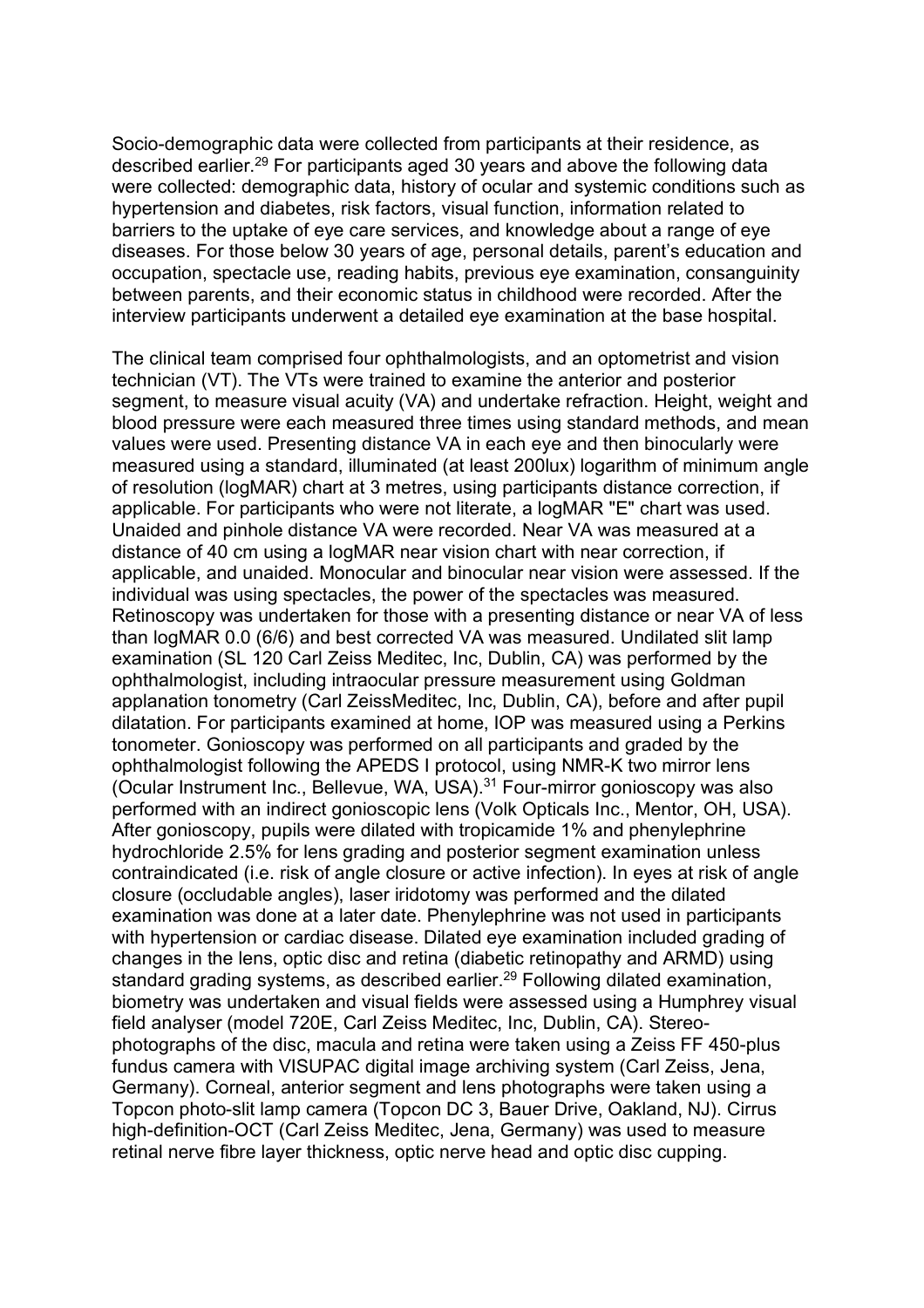## **Categories of visual impairment**

In order to provide comparable data, the World Health Organization (WHO) categories of VI and blindness were used as well as the United States of America (USA) criteria. Data are presented using presenting and best corrected VA in the better eye.32 Using WHO criteria, moderate VI was defined as a VA of less than 6/18 down to 6/60; severe VI as a VA of less than 6/60 down to 3/60; and blindness as a VA of less than 3/60. Using the USA definition, moderate VI was defined as VA of less than 6/12 to better than 6/60; and blindness as a VA of equal to or worse than 6/60.

# **Definitions of incident visual loss and causes**

In this paper we use the term visual loss to encompass all categories of visual impairment and blindness, and used the same definitions of incidence as in other studies.<sup>14,33</sup> The incidence of "any visual loss" was defined as any category of visual loss at APEDS III among those who were not impaired at baseline. The incidence of mild VI also relates to those who were not impaired at baseline. The other definitions use a combination of progression of visual loss from baseline of one or more categories, and new cases of visual loss. For example, the incidence of moderate VI includes those who progressed from mild to moderate VI as well as those who were not impaired at baseline. Similarly, the incidence of blindness includes those with less severe VI at baseline which had progressed to blindness by APEDS III as well as those who were not impaired at baseline.

The causes of any VI were documented for each eye and for the person, as in the original APEDS protocol.<sup>27</sup> The causes identified by the examining ophthalmologist were discussed with the principal investigator (RCK) and other co-investigators to reach a consensus. If there was inadequate information to make a decision, the participant was re-examined by the principal investigator. If cataract and ARMD were both present, and in the clinical judgement of the ophthalmologist cataract surgery would not improve the VA, the cause was recorded as ARMD. Similarly, if index myopia was present and the vision improved with refraction, the cause of VI was recorded as cataract and not uncorrected refractive error.

## **Analysis**

Stata 13 was used for statistical analysis (StataCorp, Texas, USA). Participants who had VA data recorded at APEDS I and APEDS III were included in the analysis, and the age and sex specific incidence rate was calculated using person time at risk. All subjects examined and having visual acuity data at APEDS I and APEDS III were included in analysis, which also included those who had undergone cataract surgery during the follow up period. Logistic regression modelling was used to assess associations between risk factors and VI and blindness. All data were analysed for all ages, and for participants aged ≥40 years at baseline. For categorical variables in univariable analysis, chi-square test or Fisher's exact test was used. A two tailed value of <0.05 was considered statistically significant. T-tests and one-way ANOVA were used to compare continuous variables. Multi-collinearity between variables was assessed by looking at the variance inflation factor; and fitness of the model was assessed using Hosmer Lemeshow test for goodness of fit.

## **Ethics**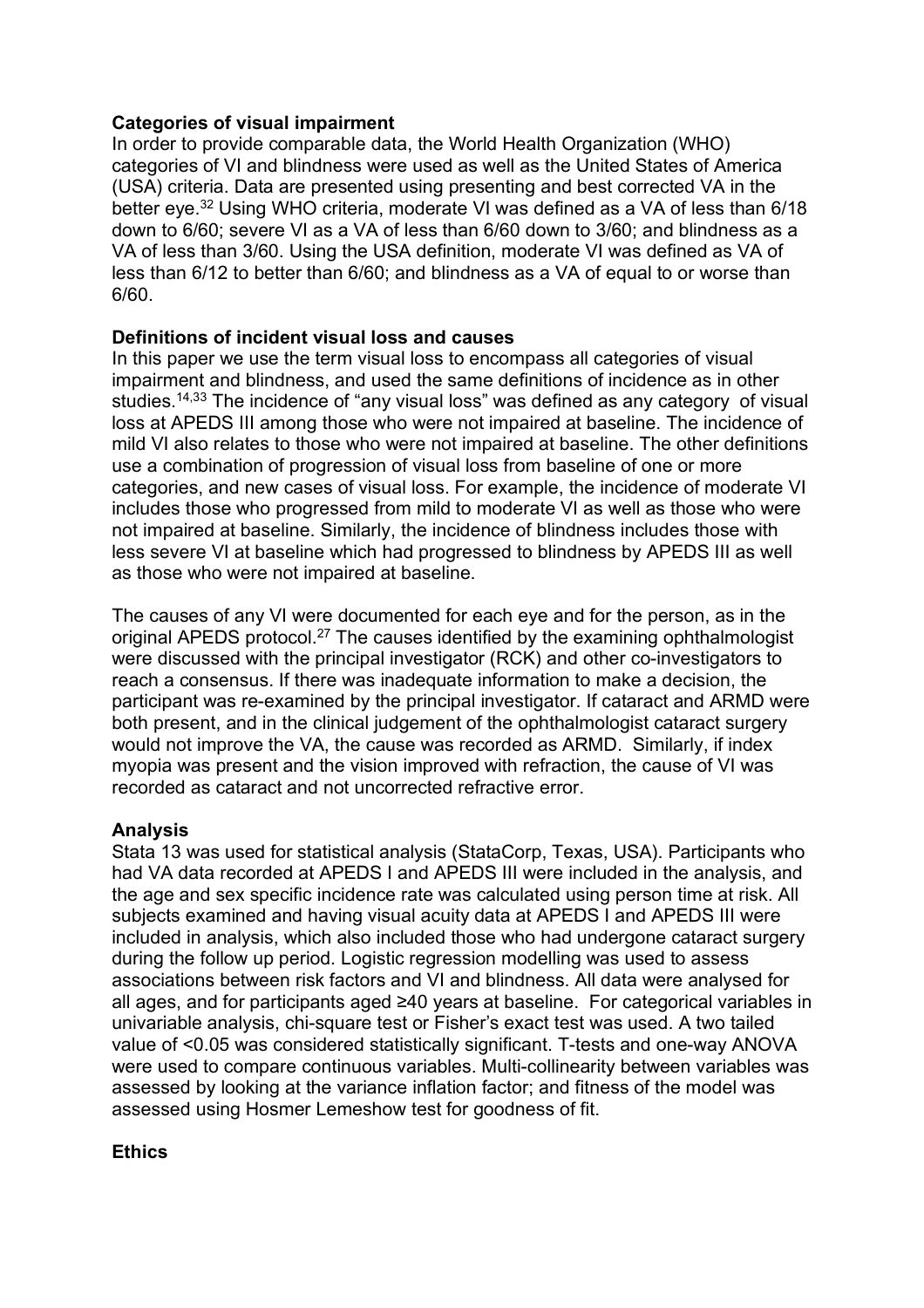The study was approved by the Ethics Committees of the L V Prasad Eye Institute (LVPEI), Hyderabad, India and the London School of Hygiene & Tropical Medicine (LSHTM), London. Written informed consent was obtained from all participants and legal guardians gave consent for minors (<18 years of age).

# **RESULTS**

At baseline, 7,771 participants from the three rural clusters aged 0 to 95 years were examined. At follow up (mean 15 years, range 13-17), 5,395 (69.4%) participants were re-examined (Figure 1). Reasons for non-response at APEDS III were death (1,324, 17.0%), migration (778, 10.0%), declined examination (165, 2.1%), and not traceable (109, 1.4%). Among 2,790 participants aged ≥40 years at baseline, 1,470 (52.7 %) were examined. Reasons for non-response were death (1,106, 39.6%), migration (92, 3.3%), declined examination (71, 2.5%), and not traceable (51, 1.8%).

The mean age of participants at baseline was 28 (SD  $\pm$  17.5) years (Table 1). 52.9% were female and 49.0% had not received any formal education. The majority of participants did not have diabetes or hypertension, and most did not smoke or take alcohol. Those who had died between APEDS I and APEDS III were significantly older (p<0.001), and more likely to be male (p<0.001), uneducated (p<0.001), have diabetes (p<0.001) and hypertension (p<0.001), and to smoke (p<0.001) and drink alcohol (p<0.001). Those who declined to participate in APEDS III were more likely to be female (p=0.002), better educated (p<0.001), a non-smoker (p<0.001) and non-alcohol drinker (p<0.001).

## **Table 1. Baseline Characteristics among Participants and Nonparticipants in Andhra Pradesh Eye Disease Study III (APEDS III)**

## **Incidence rate of any visual loss for all ages**

Using WHO categories, the crude incidence rate of any visual loss based on presenting VA and best correct VA were 14.6 (95% confidence interval (CI): 13.6- 15.7) and 6.3 (95% CI: 6.1-6.4) per 100 person-years, respectively. Using US criteria, the values were 22.6 (95% CI: 22.3-23.0) and 10.6 (95% CI: 10.3–10.8) per 100 person-years, respectively. The crude and age- and sex-adjusted incidence of any visual loss was significantly higher in women than men (p<0.05) for WHO and US criteria. The incidence increased with age at baseline (Table 2). Figure 2A and 2B show the incidence of any visual loss for men and women for different age groups, using WHO and US criteria respectively

## **Table 2: 15-year incidence rate of any visual impairment in APEDS III according to World Health Organization (WHO) and United States (US) criteria.**

## **Incidence of sub-categories of incidence for all ages**

Using the sub-categories of incidence, WHO definitions and presenting VA, the crude age- and sex-adjusted rates were as follows: moderate VI 13.4 (95% CI: 13.1- 13.6), severe VI 2.1 (95% CI: 2-2.2) and blindness 0.9 per 100 person-years (95% CI: 0.9-1.0)(Supplementary table 1). Women had significantly higher crude incidence of moderate VI (p=0.02), and severe VI (p=0.001) than men, but for blindness there was no significant difference by sex (p=0.5). Using best corrected VA, the age- and sex-adjusted the crude incidence rates were: moderate VI, 5.5 (95% CI: 5.3-5.7), severe VI 0.5 (95% CI: 0.4-0.6) and blindness 1.0 per 100 person-years (95% CI: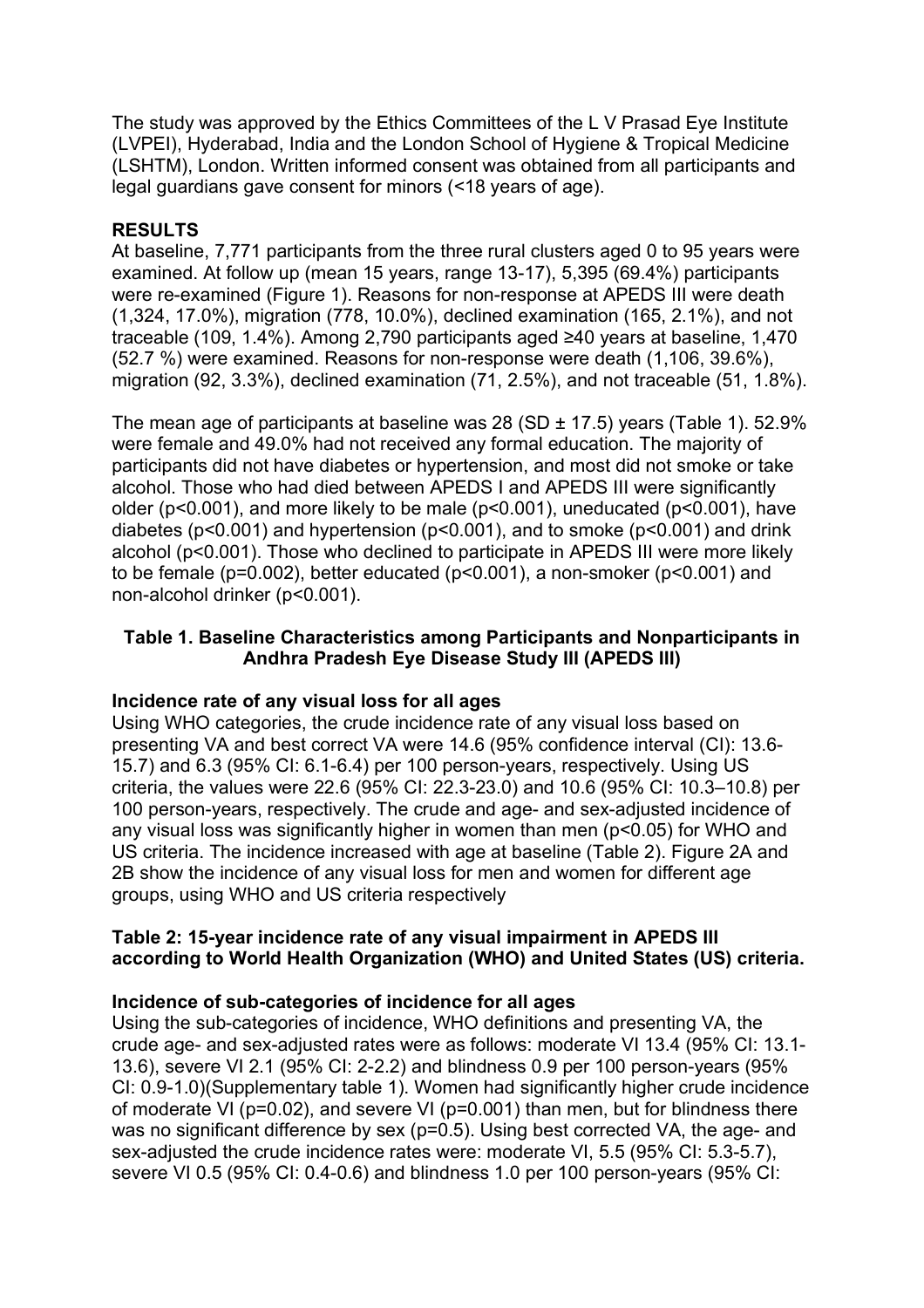0.9-1.1) (Supplementary table 2). Women had a significantly higher incidence of moderate VI (p=0.02) and severe VI (p=0.01) than men, but for blindness there was no significant difference by sex (p=0.7).

Using the USA definitions the findings were similar for the crude and age- and sexadjusted incidence rates of moderate VI and blindness using presenting and bestcorrected VA, with similar differences between men and women (Supplementary tables 3 and 4).

### **Incidence rate of visual impairment for participants aged aged ≥40 at baseline**

Using WHO definitions and PVA and BCVA, the incidence rate of any visual loss was 38.9 (95% CI: 35.9-41.8) and 19.2 (95% CI: 17.1 - 21.4) per 100 person-years, respectively. The incidence of blindness (VA <20/400) using PVA and BCVA was 2.6 (95% CI: 1.8 - 3.5) and 2.7 per 100 person-years (95% CI: 1.9 - 3.6), respectively. Using the USA definition and PVA and BCVA the incidence of any visual loss was 54.9 (95% CI: 51.6 - 58.2) and 32.5 per 100 person-years (95% CI: 29.9 - 35.2), respectively. The incidence of blindness (VA <=20/200) using PVA and BCVA was 8.4 (95% CI: 7.0 - 10.0) and 4.1 per 100 person-years (95% CI: 3.1 - 5.2), respectively.

#### **Causes**

Using WHO and USA categories of visual loss, cataract and uncorrected refractive error were the commonest causes of incident visual impairment and blindness for all ages and for those aged ≥40 years at baseline (Table 3), accounting for more than 90% of all causes. Cataract was the leading cause of blindness in each group, accounting for more than 70% of the blindness. Other, less important causes of blindness were retinitis pigmentosa, corneal pathology, glaucoma, ARMD and other retinal conditions.

#### **Table 3. Causes of incident visual impairment and blindness by age and category of visual loss.**

## **Risk factors**

Using WHO categories, significant independent risk factors for the incidence of any visual loss were increasing age and being female, not literate, a past or current smokers and a current user of alcohol (Table 4). Increasing age was also an independent risk factor for blindness as were hypertension, diabetes and a low BMI (less than 18.5) but not sex, smoking or alcohol use. The risk factors for any visual loss were similar using the USA definition, with lower level of education as an additional risk factor. Current use of alcohol was not significant. For blindness, significant risk factors were increasing age, female sex and current use of alcohol.

## **Table 4: Mulivariable analysis of risk factors using WHO and US categories for A. incident visual impairment B incident blindness**

## **DISCUSSION**

This is the first population-based study to report the incidence of visual loss (VI and blindness) in a cohort of all ages. Differences between incidence rates estimated using PVA and BCVA indicate that uncorrected refractive error is a major cause of incident VI, as reflected in the causes data. However, comparison with other studies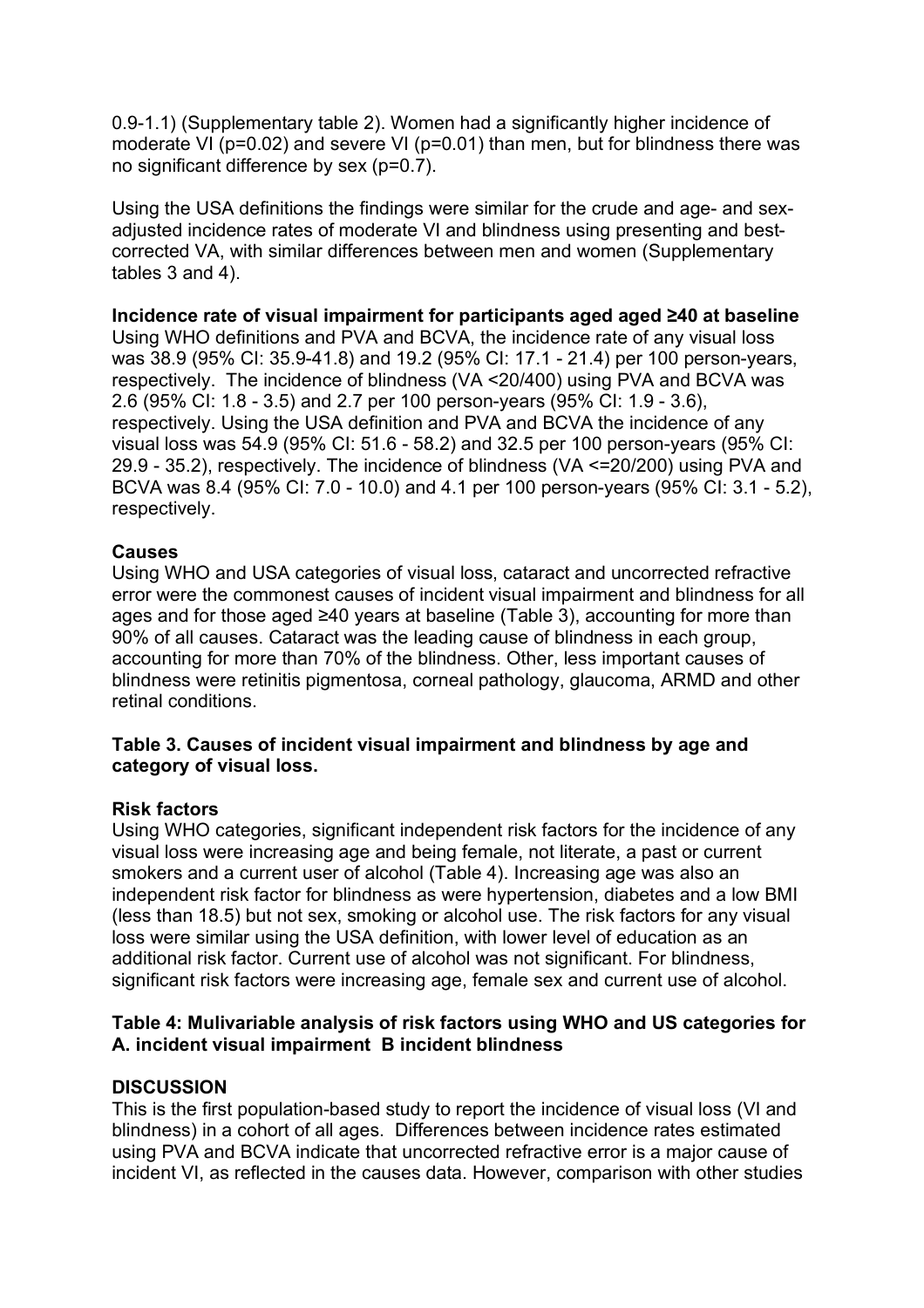is limited as they differ in terms of the age group studied, the level of socio-economic development of the countries where the studies were undertaken, ethnicity, follow-up time, and different definitions of risk factors and incidence were used. For example, most used WHO and USA categories of visual impairment,<sup>15,20,22-25</sup> while some used one definition, limiting comparability across studies.13,17,18,21

Studies of those aged 40 years or above at baseline which reported the incidence of VI and blindness using PVA are shown in Table 5 where all the incidence data have been converted to an annual % incidence.<sup>14,18,20,21,23-25</sup> Using the WHO categories of visual loss, the APEDS III study had the highest annual incidence of VI and the second highest incidence of blindness. Using the USA categories, APEDS III had the highest incidence of blindness and the second highest incidence of VI. These findings need to be seen against the relatively low mean age of participants at baseline (54.7 years). As cataract and refractive error were the two most common causes of incident visual loss, the higher incidence in APEDS III can be explained by low access to eye care services; a higher incidence on account of greater exposure to risk factors such as environmental factors (ultraviolet exposure), dietary differences as well as genetics, cannot be ruled out.

## **Table 5: Annual incidence of visual impairment and blindness using presenting visual acuity in high, middle and low income countries**

As expected, and as in other studies, the incidence of any visual loss increased substantially with age (Figures 2A and 2B).<sup>13-25</sup> More than 50% of those 50 years and above at baseline developed some degree of VI, which reinforces the need for eye health programme planning to target the older population.

In studies from high income countries, ARMD is one of the leading causes of incident VI,14,15,17,34 but in our study ARMD was a very uncommon cause. This likely reflects racial, ethnic and demographic differences between studies, and the high incidence of cataract which may have masked the presence of ARMD. As in other studies, cataract was an important cause of incident  $VI^{13,18,25}$  as was uncorrected refractive error. In our study cataract and uncorrected refractive error were the major causes of any visual loss for all age groups as well as those 40 years and above, and together they accounted for nearly 90% of any incident visual loss. The high incidence of visual loss due to cataract in our study likely reflects that, in rural areas of India, individuals either do not access eye care services, or only do so once they have considerable loss of vision. The incidence could also be higher in this rural population where agriculture is an important occupation, due to exposure to ultraviolet light, a poor diet, episodes of severe dehydrational crises and exposure to biomass cooking fuel.35

Some studies, but not all, reported a higher incidence of visual loss in females, as we found in our study, <sup>16,25,33</sup>.13-15,20,21,23 but some reported a higher incidence in males.22,26,36 As the major causes of incident blindness in our study were cataract and uncorrected refractive error, the gender difference in incidence likely reflects gender differences in access to optical and cataract surgical services, although there some evidence that females are at greater risk of cataract than males after taking account of age, but the reasons are not clear.37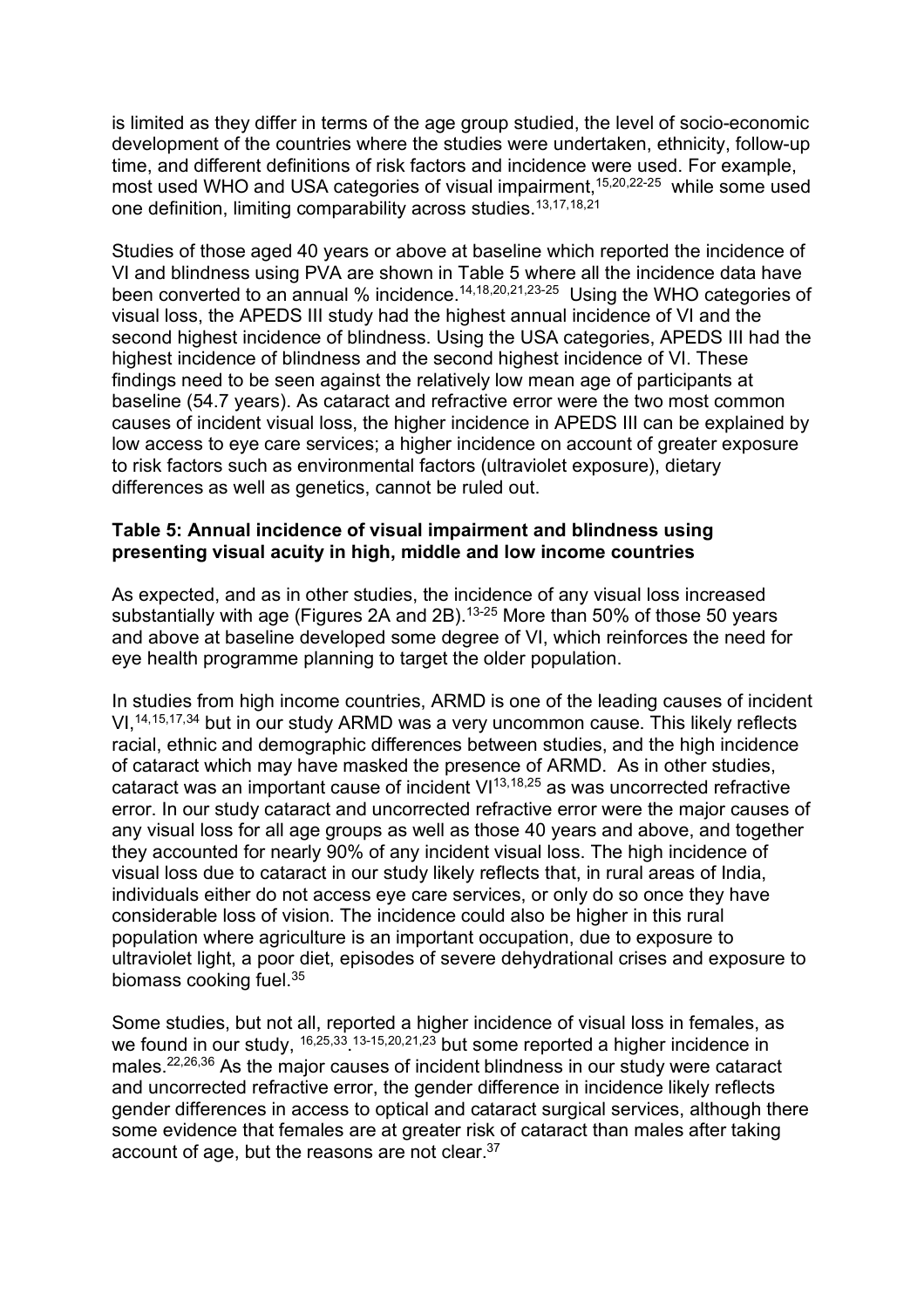Lower levels of education were another risk factor in our study, with a clear trend for incident visual loss. This association has been reported in cross sectional studies and in the Beijing Eye Study, another cohort study.25 Prospective studies provide greater evidence of causality than cross sectional studies, and in our study the better educated were more likely to have occupations with less exposure to known risk factors for cataract, and be more aware of and able to access services for cataract surgery and spectacle correction. A history of past and current smoking and current alcohol consumption were also associated with incident visual loss. Smoking was one of the major risk factor for cataract in APEDS I,<sup>38</sup> as has been reported in a large number of other studies.<sup>39</sup> Smoking raises the cadmium levels in the blood which inactivates the superoxide dismutase as well as causes oxidative stress, thus affecting the lens and causing cataract. Although the association between alcohol consumption and cataract is controversial, the alcohol consumed in rural areas in India may contain toxins as it is locally brewed and distilled from molasses, a byproduct of sugarcane.

Using the WHO definition, nearly two-third of blindness and VI was due to cataract i.e. an annual incidence of 1.85%. In Andhra Pradesh there are approximately 190,000 adults per million population who are aged 40 years and above (27%) who live in rural areas (70%). With an annual incidence of cataract of 1.85%, this would translate to 3,500 new cataract blind or VI per million population in rural areas. This is despite a high cataract surgical rate of approximately 6,000 per million population per year.

The strengths of this study include the large sample size which was representative of all ages at baseline, the long follow up, and the detailed clinical examination. In addition, quality control measures implemented during the study minimized errors and bias. The response rate amongst those who survived was 80.5% which is high. The quality and standards applied were similar to studies conducted in high income settings.<sup>14,16,17,23</sup>

Limitations of the study included non-response bias as those who had died were older, those who had migrated were younger, and those who declined not to take part were also younger, and more likely to be female, better educated, non-smokers and non-consumers of alcohol. In addition, it was not possible to trace participants in the urban cluster. Given the variability of the non-response it is difficult to say in which non-response bias may have influenced the estimate, but an over-estimate cannot be ruled out. In the risk factor analysis, all the factors were fixed at baseline, whereas in real life these factors can vary over time. Another limitation is that the definition of visual loss did not include visual field loss, thus underestimating the incidence, particularly of glaucoma. However, as most population based studies on the incidence of VI refer only to VA measurements, the data in this study can be compared with previous studies conducted on other ethnic groups.

In conclusion, the incidence of visual loss in this rural population in Indian was high, with cataract and uncorrected refractive error as the main causes. Increasing age, female sex, lack of education, smoking and alcohol intake were significant risk factors. The findings highlight the need to increase access to eye care and optical services in rural areas, particularly for females and the less well educated.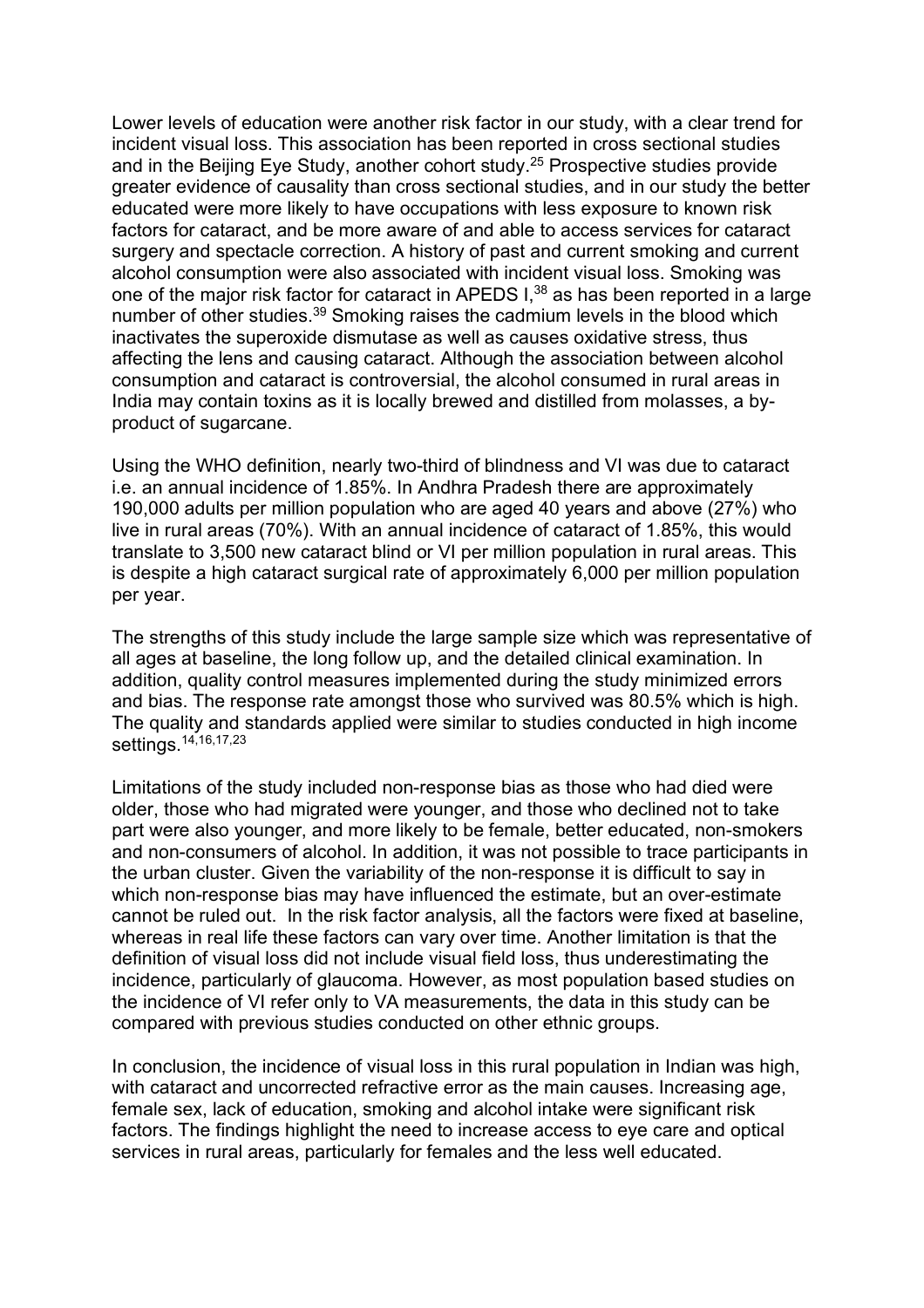# **REFERENCES**

- 1. Briesen S, Roberts H, Finger RP. The impact of visual impairment on healthrelated quality of life in rural Africa. *Ophthalmic epidemiology* 2014; **21**(5): 297-306.
- 2. Crewe JM, Morlet N, Morgan WH, et al. Quality of life of the most severely vision-impaired. *Clinical & experimental ophthalmology* 2011; **39**(4): 336-43.
- 3. Dev MK, Paudel N, Joshi ND, Shah DN, Subba S. Impact of visual impairment on vision-specific quality of life among older adults living in nursing home. *Current eye research* 2014; **39**(3): 232-8.
- 4. Tran HM, Mahdi AM, Sivasubramaniam S, et al. Quality of life and visual function in Nigeria: findings from the National Survey of Blindness and Visual Impairment. *Br J Ophthalmol* 2011; **95**(12): 1646-51.
- 5. Chou KL. Combined effect of vision and hearing impairment on depression in older adults: evidence from the English Longitudinal Study of Ageing. *Journal of affective disorders* 2008; **106**(1-2): 191-6.
- 6. Ribeiro MV, Hasten-Reiter Junior HN, Ribeiro EA, Juca MJ, Barbosa FT, Sousa-Rodrigues CF. Association between visual impairment and depression in the elderly: a systematic review. *Arquivos brasileiros de oftalmologia* 2015; **78**(3): 197-201.
- 7. Dhital A, Pey T, Stanford MR. Visual loss and falls: a review. *Eye* 2010; **24**(9): 1437-46.
- 8. Lord SR, Smith ST, Menant JC. Vision and falls in older people: risk factors and intervention strategies. *Clinics in geriatric medicine* 2010; **26**(4): 569-81.
- 9. Loriaut P, Loriaut P, Boyer P, Massin P, Cochereau I. Visual impairment and hip fractures: a case-control study in elderly patients. *Ophthalmic research* 2014; **52**(4): 212-6.
- 10.Reed-Jones RJ, Solis GR, Lawson KA, Loya AM, Cude-Islas D, Berger CS. Vision and falls: a multidisciplinary review of the contributions of visual impairment to falls among older adults. *Maturitas* 2013; **75**(1): 22-8.
- 11.Khanna RC, Murthy GV, Giridhar P, et al. Cataract, visual impairment and long-term mortality in a rural cohort in India: the andhra pradesh eye disease study. *PloS one* 2013; **8**(10): e78002.
- 12.Bourne RRA, Flaxman SR, Braithwaite T, et al. Magnitude, temporal trends, and projections of the global prevalence of blindness and distance and near vision impairment: a systematic review and meta-analysis. *The Lancet Global health* 2017; **5**(9): e888-e97.
- 13.Cedrone C, Culasso F, Cesareo M, et al. Incidence of blindness and low vision in a sample population: the Priverno Eye Study, Italy. *Ophthalmology* 2003; **110**(3): 584-8.
- 14.Dimitrov PN, Mukesh BN, McCarty CA, Taylor HR. Five-year incidence of bilateral cause-specific visual impairment in the Melbourne Visual Impairment Project. *Invest Ophthalmol Vis Sci* 2003; **44**(12): 5075-81.
- 15.Gunnlaugsdottir E, Arnarsson A, Jonasson F. Five-year incidence of visual impairment and blindness in older Icelanders: the Reykjavik Eye Study. *Acta Ophthalmol* 2010; **88**(3): 358-66.
- 16.Hong T, Mitchell P, Rochtchina E, Fong CS, Chia EM, Wang JJ. Long-term changes in visual acuity in an older population over a 15-year period: the Blue Mountains Eye Study. *Ophthalmology* 2013; **120**(10): 2091-9.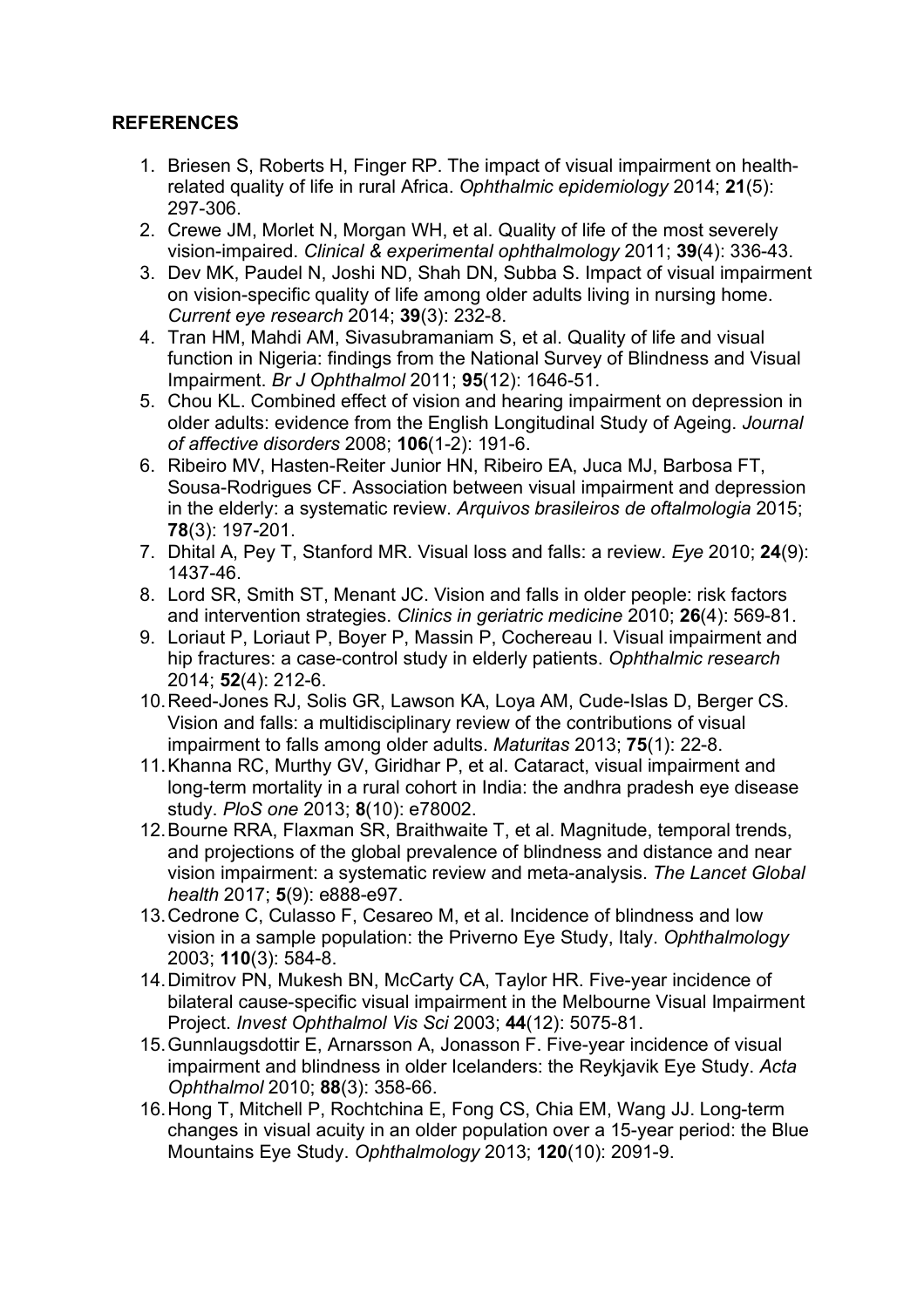- 17.Klein R, Klein BE, Lee KE, Cruickshanks KJ, Gangnon RE. Changes in visual acuity in a population over a 15-year period: the Beaver Dam Eye Study. *Am J Ophthalmol* 2006; **142**(4): 539-49.
- 18.Nucci C, Cedrone C, Culasso F, et al. Incidence of visual loss in the Ponza Eye Study, Italy. *Eye* 2005; **19**(2): 175-82.
- 19.Vijaya L, Asokan R, Panday M, et al. Baseline risk factors for incidence of blindness in a South Indian population: the chennai eye disease incidence study. *Invest Ophthalmol Vis Sci* 2014; **55**(9): 5545-50.
- 20.Bastawrous A, Mathenge W, Wing K, et al. Six-Year Incidence of Blindness and Visual Impairment in Kenya: The Nakuru Eye Disease Cohort Study. *Invest Ophthalmol Vis Sci* 2016; **57**(14): 5974-83.
- 21.Hashemi H, Mehravaran S, Emamian MH, Fotouhi A. Five-Year Incidence of Visual Impairment in Middle-Aged Iranians: The Shahroud Eye Cohort Study. *Ophthalmic epidemiology* 2017; **24**(1): 11-6.
- 22.Hennis AJ, Wu SY, Nemesure B, Hyman L, Schachat AP, Leske MC. Nineyear incidence of visual impairment in the Barbados Eye Studies. *Ophthalmology* 2009; **116**(8): 1461-8.
- 23.Varma R, Chung J, Foong AW, Torres M, Choudhury F, Azen SP. Four-year incidence and progression of visual impairment in Latinos: the Los Angeles Latino Eye Study. *Am J Ophthalmol* 2010; **149**(5): 713-27.
- 24.Wang L, Huang W, He M, et al. Causes and five-year incidence of blindness and visual impairment in urban Southern China: the Liwan Eye Study. *Invest Ophthalmol Vis Sci* 2013; **54**(6): 4117-21.
- 25.You QS, Xu L, Yang H, Wang YX, Jonas JB. Five-year incidence of visual impairment and blindness in adult Chinese the Beijing Eye Study. *Ophthalmology* 2011; **118**(6): 1069-75.
- 26.Klein R, Lee KE, Gangnon RE, Klein BE. Incidence of visual impairment over a 20-year period: the Beaver Dam Eye Study. *Ophthalmology* 2013; **120**(6): 1210-9.
- 27.Dandona L, Dandona R, Srinivas M, et al. Blindness in the Indian state of Andhra Pradesh. *Invest Ophthalmol Vis Sci* 2001; **42**(5): 908-16.
- 28.Dandona R, Dandona L, Srinivas M, et al. Moderate visual impairment in India: the Andhra Pradesh Eye Disease Study. *Br J Ophthalmol* 2002; **86**(4): 373-7.
- 29.Khanna RC, Murthy GV, Marmamula S, et al. Longitudinal Andhra Pradesh Eye Disease Study: rationale, study design and research methodology. *Clinical & experimental ophthalmology* 2016; **44**(2): 95-105.
- 30.Dandona R, Dandona L, Naduvilath TJ, Nanda A, McCarty CA. Design of a population-based study of visual impairment in India: The Andhra Pradesh Eye Disease Study. *Indian J Ophthalmol* 1997; **45**(4): 251-7.
- 31.Senthil S, Garudadri C, Khanna RC, Sannapaneni K. Angle closure in the Andhra Pradesh Eye Disease Study. *Ophthalmology* 2010; **117**(9): 1729-35.
- 32.www.who.int/blindness/Change. Accessed 6th May, 2020.
- 33.Foran S, Mitchell P, Wang JJ. Five-year change in visual acuity and incidence of visual impairment: the Blue Mountains Eye Study. *Ophthalmology* 2003; **110**(1): 41-50.
- 34.Foran S, Wang JJ, Mitchell P. Causes of incident visual impairment: the Blue Mountains Eye Study. *Arch Ophthalmol* 2002; **120**(5): 613-9.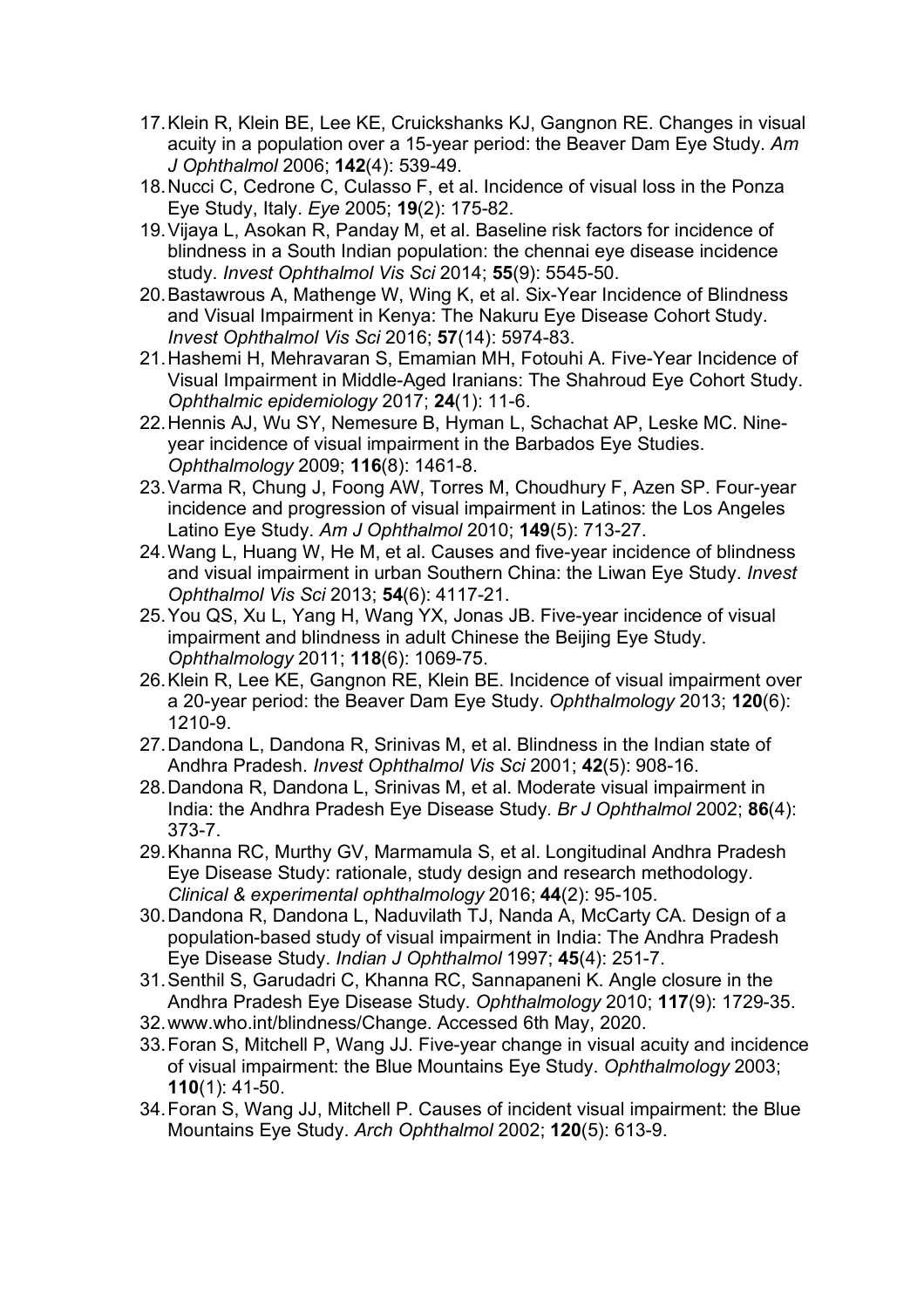- 35.Ravilla TD, Gupta S, Ravindran RD, et al. Use of Cooking Fuels and Cataract in a Population-Based Study: The India Eye Disease Study. *Environmental health perspectives* 2016; **124**(12): 1857-62.
- 36.Leske MC, Wu SY, Hyman L, Nemesure B, Hennis A, Schachat AP. Fouryear incidence of visual impairment: Barbados Incidence Study of Eye Diseases. *Ophthalmology* 2004; **111**(1): 118-24.
- 37.Lou L, Ye X, Xu P, et al. Association of Sex With the Global Burden of Cataract. *JAMA ophthalmology* 2018; **136**(2): 116-21.
- 38.Krishnaiah S, Vilas K, Shamanna BR, Rao GN, Thomas R, Balasubramanian D. Smoking and its association with cataract: results of the Andhra Pradesh eye disease study from India. *Invest Ophthalmol Vis Sci* 2005; **46**(1): 58-65.
- 39.Raju P, George R, Ve Ramesh S, Arvind H, Baskaran M, Vijaya L. Influence of tobacco use on cataract development. *Br J Ophthalmol* 2006; **90**(11): 1374- 7.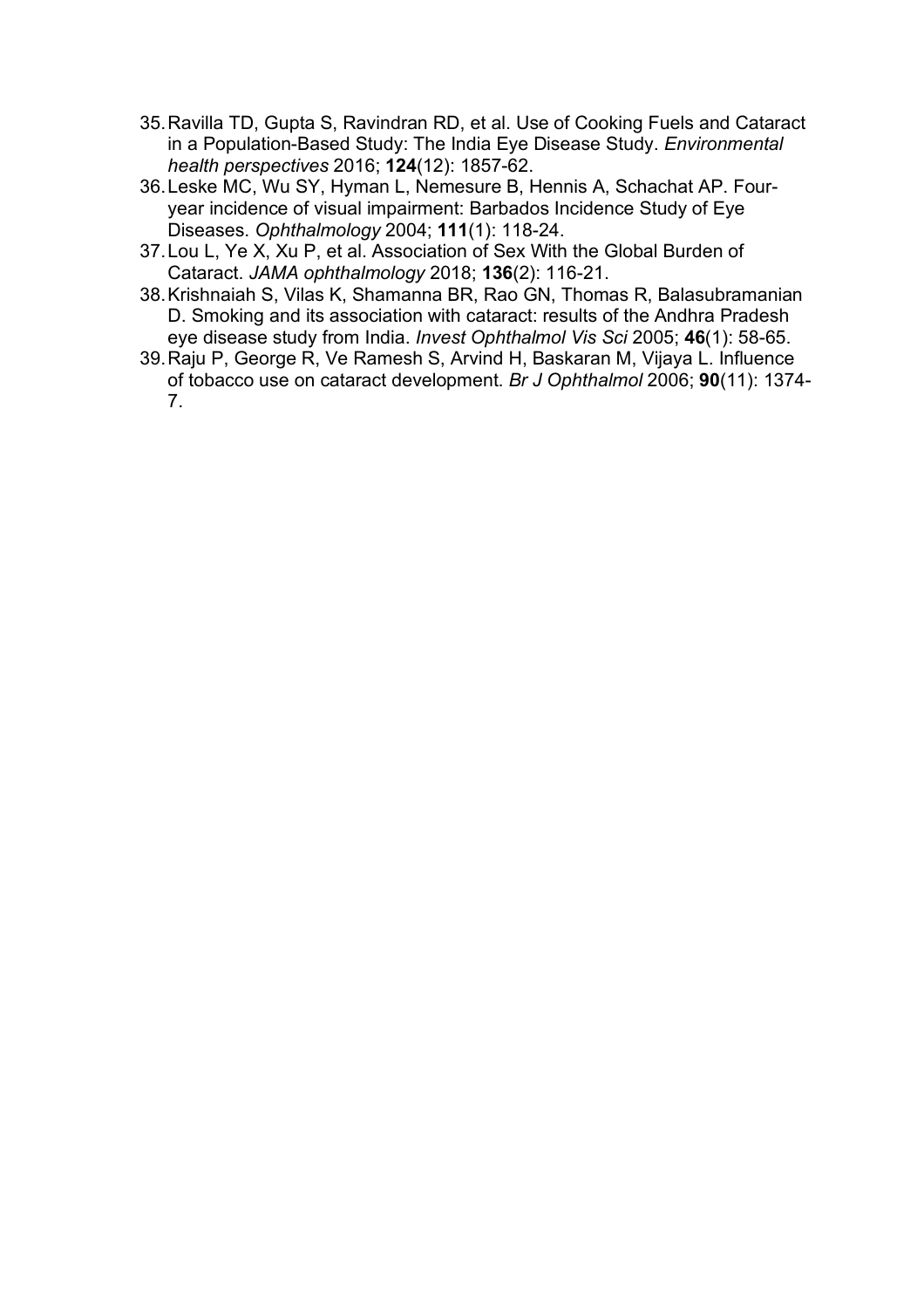|                       |                     | <b>Nonparticipants</b> |                 |  |  |  |  |
|-----------------------|---------------------|------------------------|-----------------|--|--|--|--|
| <b>Characteristic</b> | <b>Participants</b> | <b>Alive</b>           | <b>Deceased</b> |  |  |  |  |
| Age in years, mean    |                     |                        |                 |  |  |  |  |
| $(SD)^*$              | 28.0 (17.5)         | 23.0 (18.0)            | 55.2(16.6)      |  |  |  |  |
| Age group             | $n$ (%)             | $n$ (%)                | $n$ (%)         |  |  |  |  |
| $0 - 29$              | 2768 (51.3)         | 703 (66.8)             | 112(8.5)        |  |  |  |  |
| $30 - 39$             | 1157 (21.5)         | 135 (12.8)             | 106(8.0)        |  |  |  |  |
| 40 - 49               | 774 (14.4)          | 94 (8.9)               | 161 (12.2)      |  |  |  |  |
| $50 - 59$             | 454 (8.4)           | 64 (6.1)               | 269 (20.3)      |  |  |  |  |
| $60+$                 | 242 (4.5)           | 56 (5.3)               | 676 (51.1)      |  |  |  |  |
| Sex*                  |                     |                        |                 |  |  |  |  |
| Women                 | 2853 (52.9)         | 610 (58.0)             | 629 (47.5)      |  |  |  |  |
| Men                   | 2542 (47.1)         | 442 (42.0)             | 695 (52.5)      |  |  |  |  |
| <b>Education*</b>     |                     |                        |                 |  |  |  |  |
| None                  | 2404 (49.0)         | 369 (38.9)             | 873 (66.4)      |  |  |  |  |
| Primary (1-5)         | 1407 (28.7)         | 314(33.1)              | 306 (23.3)      |  |  |  |  |
| Secondary (6-10)      | 883 (18.0)          | 202 (21.3)             | 110(8.4)        |  |  |  |  |
| Higher $(11+)$        | 217(4.4)            | 63 (4.3)               | 25(1.9)         |  |  |  |  |
| Hypertension*         |                     |                        |                 |  |  |  |  |
| No                    | 2696 (73.3)         | 384 (70.9)             | 657 (52.6)      |  |  |  |  |
| Yes                   | 984 (26.7)          | 158 (29.2)             | 592 (47.4)      |  |  |  |  |
| Diabetes*             |                     |                        |                 |  |  |  |  |
| <b>No</b>             | 5372 (99.6)         | 1047 (99.5)            | 1274 (96.2)     |  |  |  |  |
| Yes                   | 23(0.4)             | 5(0.5)                 | 50(3.8)         |  |  |  |  |
| Smoking status*       |                     |                        |                 |  |  |  |  |
| <b>Never</b>          | 4361 (80.8)         | 918 (87.3)             | 718 (54.2)      |  |  |  |  |

**Table 1. Baseline Characteristics among Participants and Nonparticipants in Andhra Pradesh Eye Disease Study III (APEDS III)**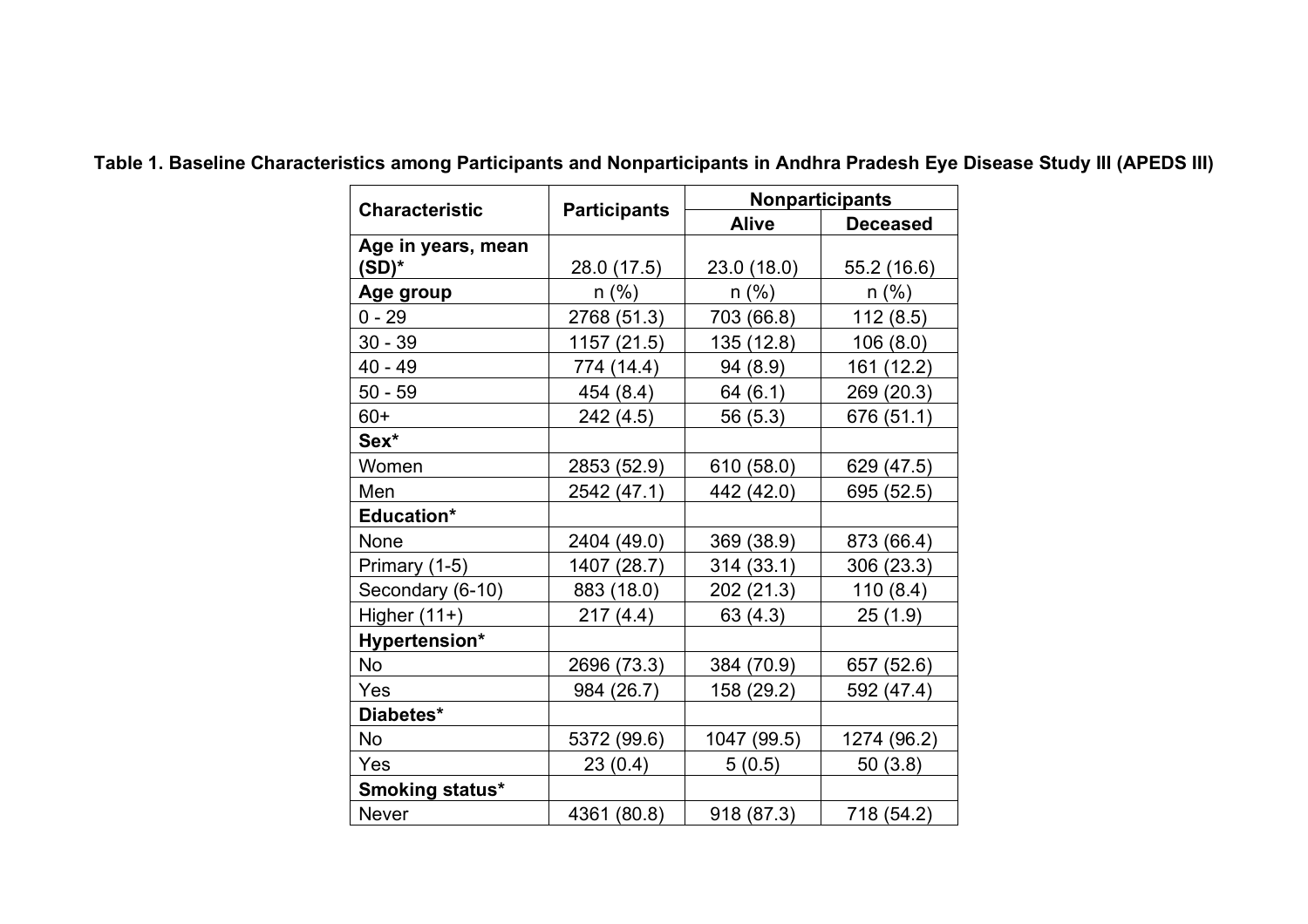| Past                   | 153(2.8)    | 15(1.4)    | 120(9.1)   |
|------------------------|-------------|------------|------------|
| Current                | 881 (16.3)  | 119(11.3)  | 486 (36.7) |
| <b>Alcohol status*</b> |             |            |            |
| Never                  | 4105 (76.1) | 873 (83.0) | 744 (56.2) |
| Past                   | 134(2.5)    | 20(1.9)    | 141(10.7)  |
| Current                | 1156 (21.4) | 159 (15.1) | 439 (33.2) |

 $*$  P value  $< 0.05$ .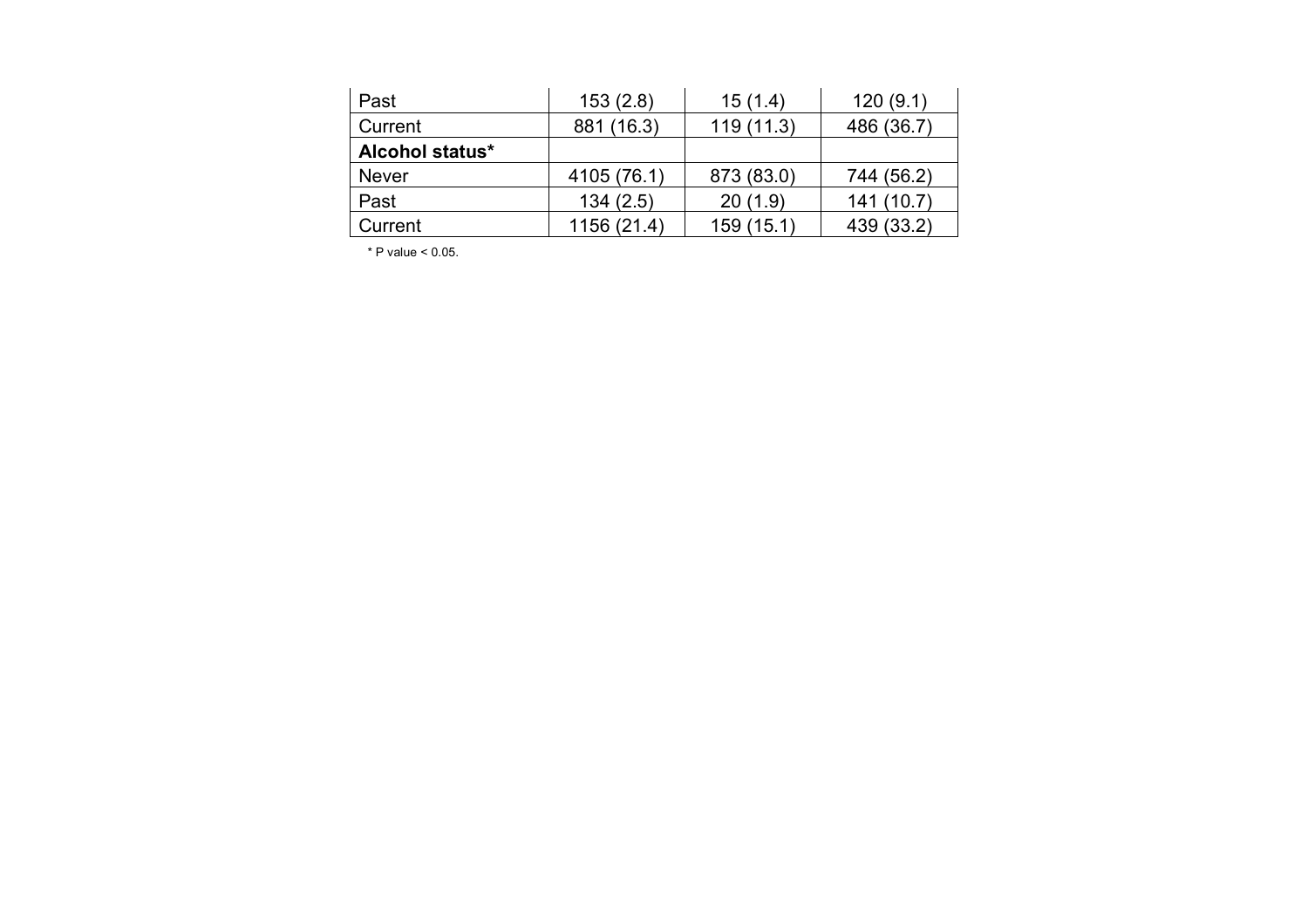|                      | Age at                 | Incidence in Men |     |               |               |      | Incidence in Women |               |               | <b>Total Incidence</b> |          |               |               |
|----------------------|------------------------|------------------|-----|---------------|---------------|------|--------------------|---------------|---------------|------------------------|----------|---------------|---------------|
| Visual<br>Impairment | baseline<br>(years)    | N                | n   | $\frac{0}{0}$ | 95% CI        | N    | n                  | $\frac{0}{0}$ | 95% CI        | N                      | n        | $\frac{0}{0}$ | 95% CI        |
|                      | $0 - 29$               | 1011             | 14  | 1.3           | $1.2 - 1.5$   | 1083 | 38                 | 3.4           | $3.1 - 3.7$   | 2094                   | 52       | 2.5           | $2.2 - 2.6$   |
|                      | $30 - 39$              | 496              | 53  | 10.4          | $9.8 - 11.2$  | 623  | 104                | 16.7          | $15.9 - 17.4$ | 1119                   | 157      | 13.9          | $13.4 - 14.5$ |
|                      | 40 - 49                | 309              | 94  | 30.3          | $28.9 - 31.6$ | 366  | 126                | 34.6          | $33.3 - 35.9$ | 675                    | 220      | 32.6          | $31.7 - 33.5$ |
| Presenting           | $50 - 59$              | 154              | 66  | 42.9          | $40.9 - 45.0$ | 149  | 71                 | 47.9          | $45.7 - 49.9$ | 303                    | 137      | 45.4          | $43.9 - 46.8$ |
| (WHO)                | $60+$                  | 51               | 31  | 42.6          | $39.1 - 46.3$ | 52   | 32                 | 61.1          | $57.5 - 64.5$ | 103                    | 63       | 60.5          | $58.0 - 62.9$ |
|                      | Crude overall*         | 2021             | 258 | 12.6          | $12.3 - 13.0$ | 2273 | 371                | 16.3          | $15.9 - 16.7$ | 4294                   | 629      | 14.6          | $13.6 - 15.7$ |
|                      | Age & sex<br>adjusted* | 2021             | 311 | 15.4          | $13.8 - 17.0$ | 2273 | 421                | 18.5          | $16.9 - 20.2$ | 4294                   | 730      | 17.0          | $15.9 - 18.2$ |
|                      | $30$                   | 1027             | 3   | 0.3           | $0.2 - 0.4$   | 1103 | 3                  | 0.3           | $0.2 - 0.4$   | 2130                   | 6        | 0.3           | $0.2 - 0.3$   |
|                      | $30 - 39$              | 500              | 5   | 0.9           | $0.7 - 1.1$   | 640  | 25                 | 4.1           | $3.7 - 4.5$   | 1140                   | 30       | 2.5           | $2.2 - 2.7$   |
|                      | 40 - 49                | 336              | 23  | 6.4           | $5.8 - 7.1$   | 412  | 50                 | 12.0          | $11.2 - 12.9$ | 748                    | 73       | 9.6           | $9.1 - 10.2$  |
| Best-<br>corrected   | $50 - 59$              | 194              | 47  | 24.1          | $22.6 - 25.7$ | 213  | 66                 | 30.4          | $28.8 - 32.0$ | 407                    | 113      | 28.0          | $26.9 - 29.2$ |
| (WHO)                | $60+$                  | 84               | 28  | 33.1          | $30.6 - 35.9$ | 93   | 42                 | 45.3          | $42.6 - 47.9$ | 177                    | 70       | 39.4          | $37.6 - 41.3$ |
|                      | Crude overall*         | 2141             | 106 | 4.8           | $4.6 - 5.1$   | 2461 | 186                | 7.6           | $7.3 - 7.9$   | 4602                   | 292      | 6.3           | $6.1 - 6.4$   |
|                      | Age & sex<br>adjusted* | 2141             | 135 | 6.3           | $5.3 - 7.4$   | 2461 | 224                | 9.1           | $7.8 - 10.3$  | 4602                   | 359      | 7.8           | $7.0 - 8.6$   |
|                      | $0 - 29$               | 998              | 29  | 2.8           | $2.6 - 3.1$   | 1068 | 91                 | 8.5           | $8.1 - 8.9$   | 2066                   | 120      | 5.8           | $5.1 - 5.6$   |
|                      | $30 - 39$              | 479              | 115 | 24.2          | $23.2 - 25.2$ | 593  | 178                | 30.7          | $29.8 - 31.7$ | 1072                   | 293      | 27.8          | $27.1 - 28.5$ |
|                      | $40 - 49$              | 283              | 125 | 44.9          | $43.4 - 46.4$ | 313  | 165                | 53.1          | $51.7 - 54.6$ | 596                    | 290      | 49.1          | $48.1 - 50.2$ |
| Presenting           | $50 - 59$              | 123              | 76  | 62.2          | $60.0 - 64.5$ | 119  | 78                 | 65.5          | $63.2 - 67.7$ | 242                    | 154      | 63.8          | $62.2 - 65.4$ |
| (US)                 | $60+$                  | 39               | 29  | 73.6          | $69.8 - 77.1$ | 28   | 24                 | 85.2          | $81.5 - 88.6$ | 67                     | 53       | 78.4          | $75.7 - 81.0$ |
|                      | Crude overall*         | 1922             | 374 | 19.6          | 19.2 - 20.1   | 2121 | 536                | 25.4          | $24.9 - 25.9$ | 4043                   | 910      | 22.6          | $22.3 - 23.0$ |
|                      | Age & sex<br>adjusted* | 1922             | 430 | 22.4          | $20.5 - 24.3$ | 2121 | 631                | 29.8          | $27.8 - 31.7$ | 4043                   | 105<br>4 | 26.1          | $24.7 - 27.5$ |
|                      | $0 - 29$               | 1026             | 6   | 0.6           | $0.4 - 0.7$   | 1099 | $\overline{7}$     | 0.6           | $0.5 - 0.7$   | 2125                   | 13       | 0.6           | $0.5 - 0.7$   |

# **Table 2: 15-year incidence rate of any visual impairment in APEDS III according to World Health Organization (WHO) and United States (US) criteria.**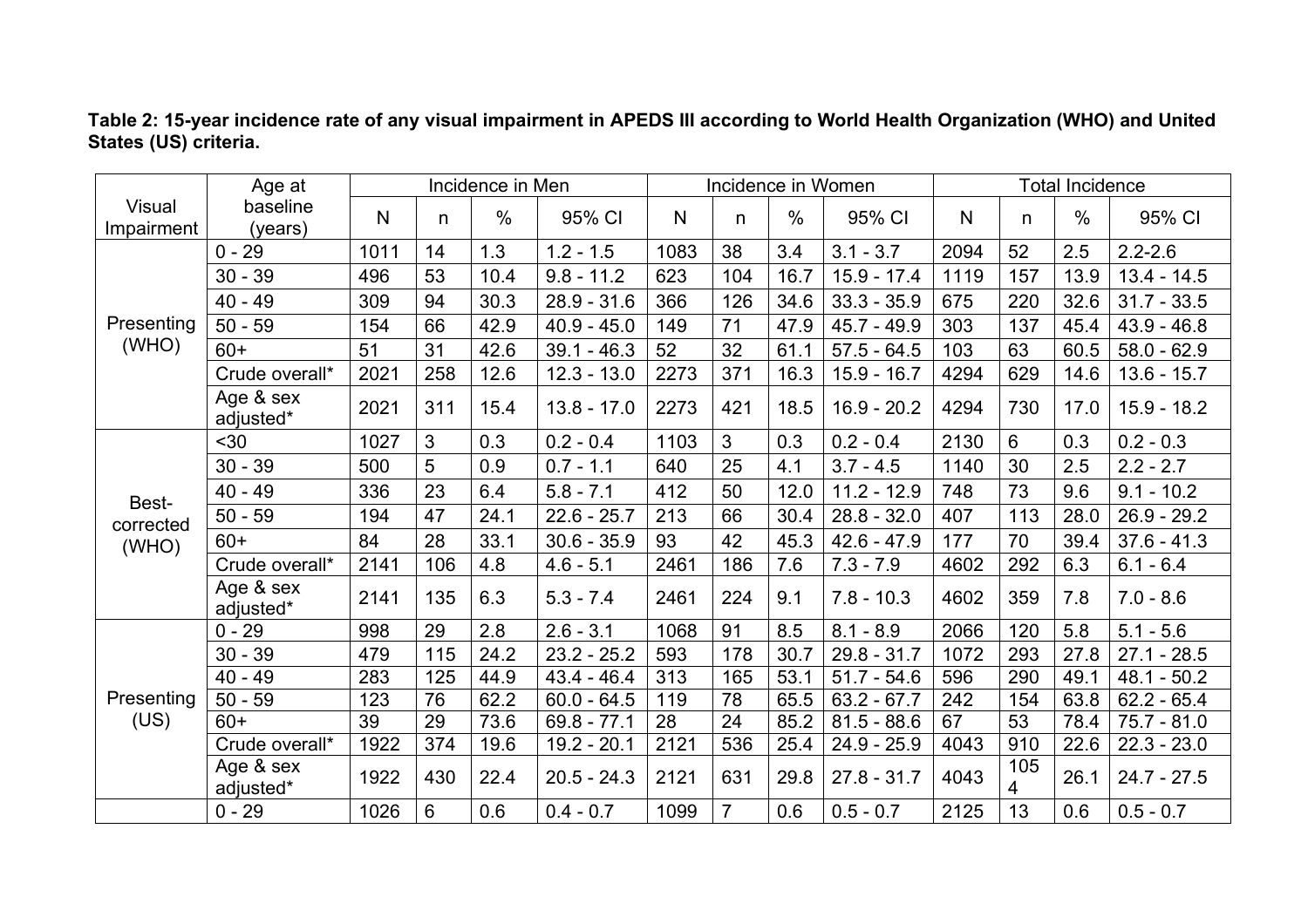|                    | $30 - 39$              | 499  | 21  | 4.2  | $3.7 - 4.6$   | 637  | 40  | 6.1  | $5.6 - 6.5$          | 1136 | 61  | 5.2  | $4.9 - 5.6$          |
|--------------------|------------------------|------|-----|------|---------------|------|-----|------|----------------------|------|-----|------|----------------------|
|                    | $40 - 49$              | 331  | 59  | 17.8 | $16.7 - 18.9$ | 402  | 98  |      | $24.5$   23.5 - 25.7 | 733  | 157 |      | $21.5$   20.7 - 22.3 |
| Best-<br>corrected | $50 - 59$              | 182  | 69  | 38.3 | $36.5 - 40.2$ | 189  | 90  | 48.3 | $46.4 - 50.2$        | 371  | 159 | 43.4 | $42.1 - 44.8$        |
|                    | $60+$                  | 67   | 43  | 63.6 | $60.5 - 66.6$ | 70   | 44  | 62.8 | $59.8 - 65.8$        | 137  | 87  | 63.2 | $61.1 - 65.3$        |
| (US)               | Crude overall*         | 2105 | 198 | 9.4  | $9.1 - 9.7$   | 2397 | 279 | 11.6 | $11.3 - 11.9$        | 4502 | 477 | 10.6 | $10.3 - 10.8$        |
|                    | Age & sex<br>adjusted* | 2105 | 253 | 12.0 | $10.7 - 13.5$ | 2397 | 350 | 14.6 | $13.2 - 16.1$        | 4502 | 602 | 13.4 | $12.4 - 14.4$        |

N = number at risk at baseline; n = incident cases; PVA = presenting visual acuity; VI = Visual Impairment; % (95% CI) = incidence and 95% confidence interval.

United States criteria. Incidence of any presenting VI is measured as PVA at baseline of 20/40 or better with follow up PVA worse than 20/40. Incidence of best-corrected VI is measured as baseline BCVA of 20/40 or better with follow-up BCVA worse than 20/40.

World Health Organization Criteria. Incidence of any presenting VI is measured as PVA at baseline of 20/60 or better with follow up PVA worse than 20/60. Incidence of best corrected VI is measured as baseline BCVA of 20/60 or better with follow-up BCVA worse than 20/60.

 $*$  P value  $< 0.05$ .

Age and sex standardized to the undivided Andhra Pradesh state population as per 2010-11 census.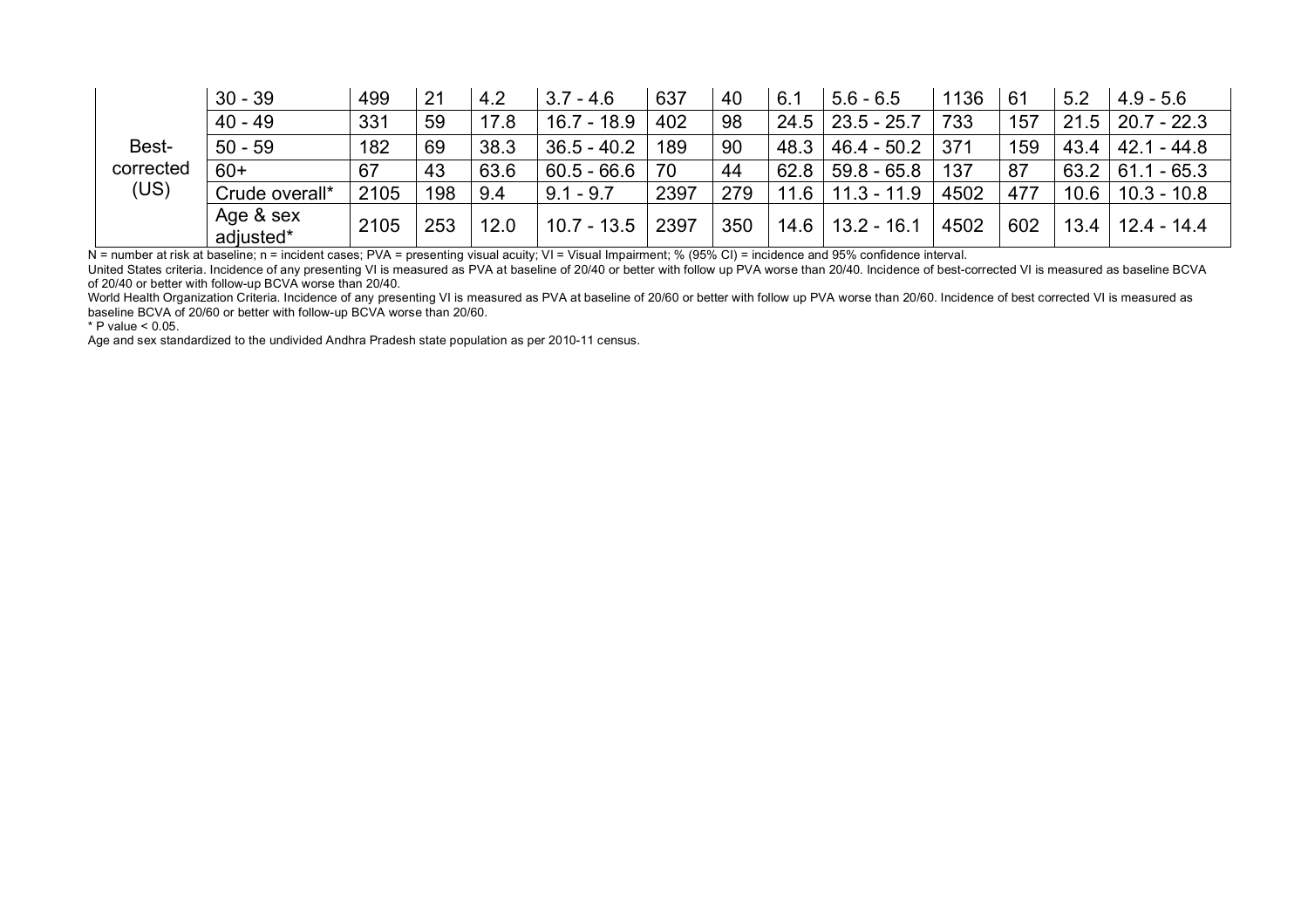**Table 3. Causes of incident visual impairment and blindness by age and category of visual loss.** 

|                                     |                             | <b>WHO categories of VI</b> |                             | <b>USA categories of VI</b> |
|-------------------------------------|-----------------------------|-----------------------------|-----------------------------|-----------------------------|
|                                     | <b>Visual</b><br>impairment | <b>Blindness</b>            | <b>Visual</b><br>impairment | <b>Blindness</b>            |
| All age groups at baseline          | N(%                         | N(%                         | N(% )                       | N(% )                       |
| Cataract                            | 392 (62.3)                  | 27 (62.8)                   | 394 (43.3)                  | 108 (76.1)                  |
| Uncorrected refractive error        | 187 (29.7)                  | 0(0)                        | 473 (52.0)                  | 2(1.4)                      |
| Retinitis pigmentosa                | 1(0.2)                      | 5(11.6)                     | 1(0.1)                      | 3(2.1)                      |
| Corneal pathology                   | 8(1.3)                      | 3(7)                        | 6(0.7)                      | 8(5.6)                      |
| Aged ≥40 years at baseline          |                             |                             |                             |                             |
| Cataract                            | 308 (73.3)                  | 26 (70.3)                   | 299 (60.2)                  | 92 (76.7)                   |
| Uncorrected refractive error        | 77 (18.3)                   | 0(0)                        | 171 (34.4)                  | 1(0.8)                      |
| Corneal pathology                   | 5(1.2)                      | 2(5.4)                      | 2(0.4)                      | 7(5.8)                      |
| Retinitis pigmentosa                | 1(0.2)                      | 2(5.4)                      | 1(0.2)                      | 1(0.8)                      |
| Glaucoma                            | 4(1)                        | 2(5.4)                      | 2(0.4)                      | 3(2.5)                      |
| Age related macular<br>degeneration | 4(1)                        | 2(5.4)                      | 2(0.4)                      | 3(2.5)                      |
| Other retinal diseases              | 7(1.7)                      | 2(5.4)                      | 7(1.4)                      | 5(4.2)                      |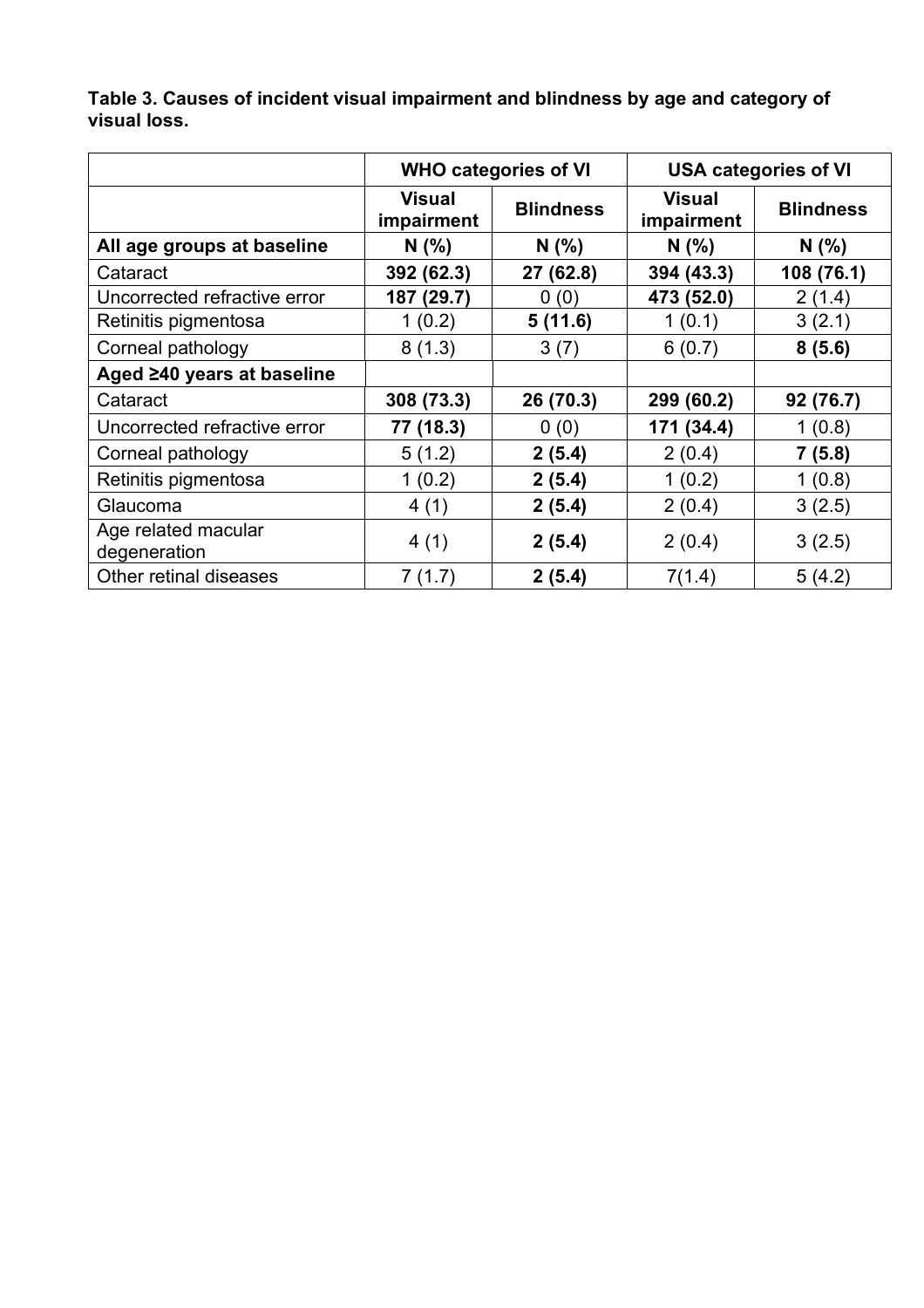| Table 4: Mulivariable analysis of risk factors using WHO and US categories for A. |  |
|-----------------------------------------------------------------------------------|--|
| incident visual impairment B incident blindness                                   |  |

|                       | A              | A                   | B                 | B            |
|-----------------------|----------------|---------------------|-------------------|--------------|
|                       | <b>WHO</b>     |                     | <b>WHO</b>        | <b>US</b>    |
|                       | definition     | US definition       | definition        | definition   |
|                       |                | Odds ratio (95% CI) |                   |              |
| Age group             |                |                     |                   |              |
| <40 years             | Reference      | Reference           | Reference         | Reference    |
|                       |                |                     |                   | $2.4(1.3 -$  |
| 40-49 years           | $3(2.4 - 3.8)$ | $2.6(2.1 - 3.2)$    | $2(0.6 - 7.2)$    | 4.4)         |
|                       | $5.1(3.8 -$    |                     | $5.4(1.6 -$       | $7.0(3.9 -$  |
| 50-59 years           | 6.9)           | $5.1(3.7 - 7.0)$    | 17.6)             | 12.6)        |
|                       | $9.3(5.9 -$    |                     | $22.2(7.2 -$      | 13.6 (7.4 -  |
| $>= 60$ years         | 14.7)          | $9.4(5.1 - 17.4)$   | 68.3)             | 25)          |
| <b>Gender</b>         |                |                     |                   |              |
| Male                  | Reference      | Reference           | Reference         | Reference    |
|                       | $1.8(1.2 -$    |                     |                   | $2.4(1.2 -$  |
| Female                | 2.5)           | $1.5(1.1 - 2.0)$    | $1.7(0.6 - 4.7)$  | 4.5)         |
| <b>Education</b>      |                |                     |                   |              |
| Class 11 and          | Reference      | Reference           | Reference         | Reference    |
| above                 |                |                     |                   |              |
|                       | $1.0(0.4 -$    | $1.9(0.96 -$        |                   | $0.6(0.3 -$  |
| Class 6 to 10         | (2.2)          | 3.8)                | $0.4$ (0.3 - 5.0) | 1.5)         |
| Class 1 to 5          | $2(0.9 - 4.3)$ | $3.2(1.6 - 6.3)$    | $1(0.1 - 8.4)$    | $1(0.6-1.7)$ |
|                       | $2.5(1.2 -$    |                     |                   |              |
| Uneducated            | 5.4)           | $3.8(1.9 - 7.4)$    | $0.5$ (.1 - 4.6)  |              |
| <b>Hypertension</b>   |                |                     |                   |              |
| No                    | Reference      | Reference           | Reference         | Reference    |
|                       | $1.2(0.95 -$   |                     |                   | $1.4(0.9 -$  |
| Yes                   | (1.5)          | $1.1(0.9 - 1.4)$    | $2.1(1.1 - 4.4)$  | 2.0)         |
| <b>Diabetes</b>       |                |                     |                   |              |
| No                    | Reference      | Reference           | Reference         | Reference    |
|                       | $0.7(0.2 -$    |                     |                   | $2.5(0.6 -$  |
| Yes                   | 2.2)           | $1.7(0.5 - 5.6)$    | $4.7(1.1 - 20)$   | 9.5)         |
| <b>Body mass</b>      |                |                     |                   |              |
| index                 |                |                     |                   |              |
| 18.5-24.99            | Reference      | Reference           | Reference         | Reference    |
|                       | $1.2(0.9 -$    |                     |                   | $1.4(0.9 -$  |
| < 18.5                | (1.5)          | $1.1(0.9 - 1.4)$    | $2.3(1.1 - 4.8)$  | (2.0)        |
|                       | $0.9(0.6 -$    |                     |                   | $0.9(0.4 -$  |
| 25-29.9               | 1.4)           | $1.0(0.7 - 1.6)$    | $0.9(0.2 - 3.2)$  | 1.9)         |
|                       | $0.6(0.2 -$    |                     |                   | $1.1(0.3 -$  |
| $>30$                 | 1.5)           | $0.4$ (0.2 - 1.0)   |                   | 5.0)         |
| <b>Smoking</b>        |                |                     |                   |              |
| Never smoker          | Reference      | Reference           | Reference         | Reference    |
|                       | $1.9(1.1 -$    |                     |                   | $1.1(0.4 -$  |
| Past smoker           | 3.3)           | $1.8(1.1 - 3.1)$    | $1.1(0.3 - 4.5)$  | (2.8)        |
|                       | $1.5(1.1 -$    |                     |                   | $1.1(0.6 -$  |
| <b>Current smoker</b> | 2.3)           | $1.4(1.0 - 1.9)$    | $1.4(0.5 - 3.9)$  | 2.2)         |
|                       |                |                     |                   |              |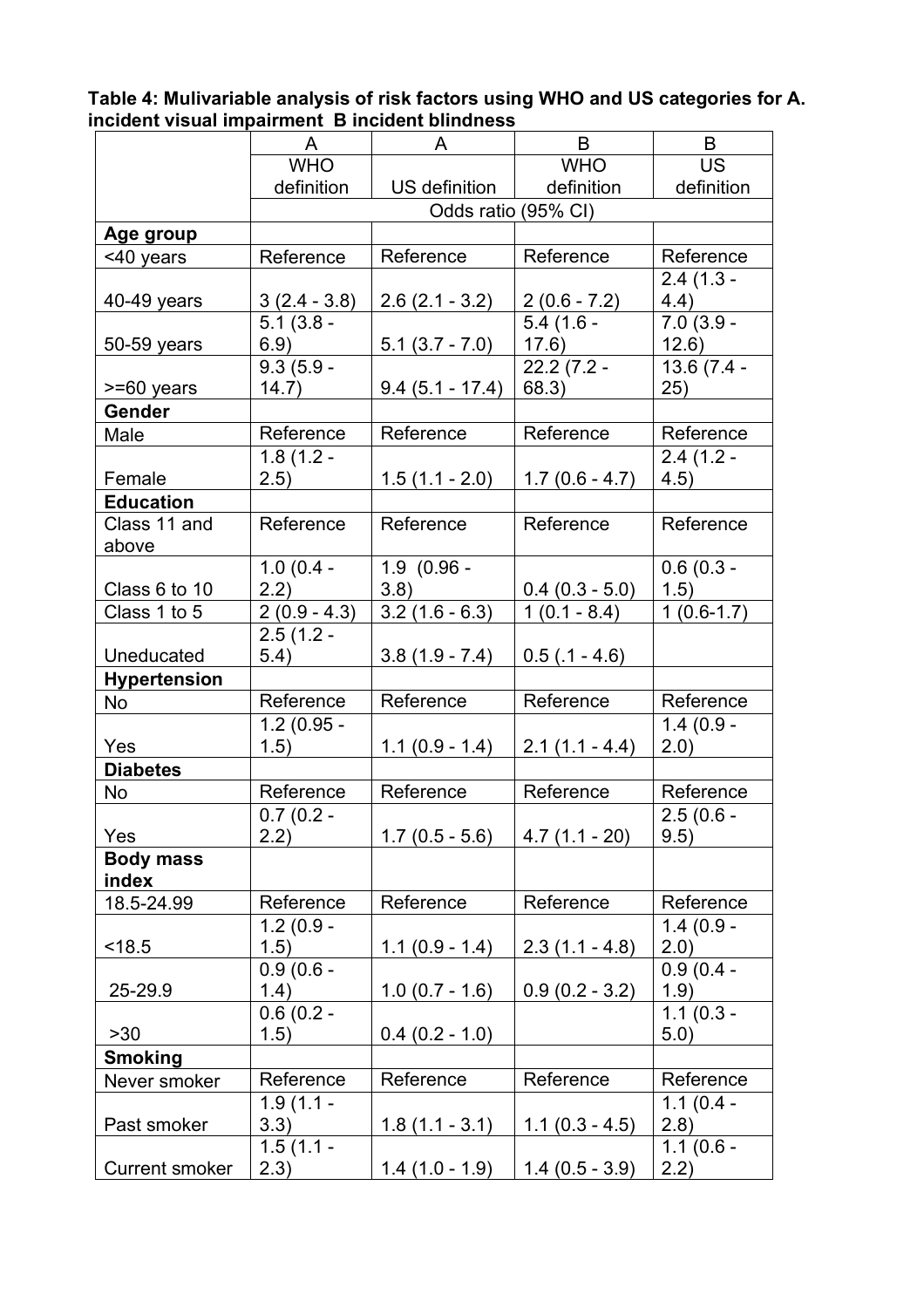| <b>Alcohol</b><br>consumption |             |                  |                  |             |
|-------------------------------|-------------|------------------|------------------|-------------|
| <b>Never</b>                  | Reference   | Reference        | Reference        | Reference   |
|                               | $1.1(0.6 -$ |                  |                  | $1.7(0.8 -$ |
| Past                          | 1.9)        | $0.8(0.4 - 1.3)$ | $1.6(0.4 - 6.3)$ | (4.0)       |
|                               | $1.5(1.2 -$ |                  |                  | $1.7(1.1 -$ |
| Current                       | 1.9)        | $1.1(0.9 - 1.4)$ | $0.9(0.4 - 2.0)$ | 2.6         |
| Hosmer                        |             |                  |                  |             |
| Lemeshow test                 | 0.18        | 0.72             | 0.37             | 0.13        |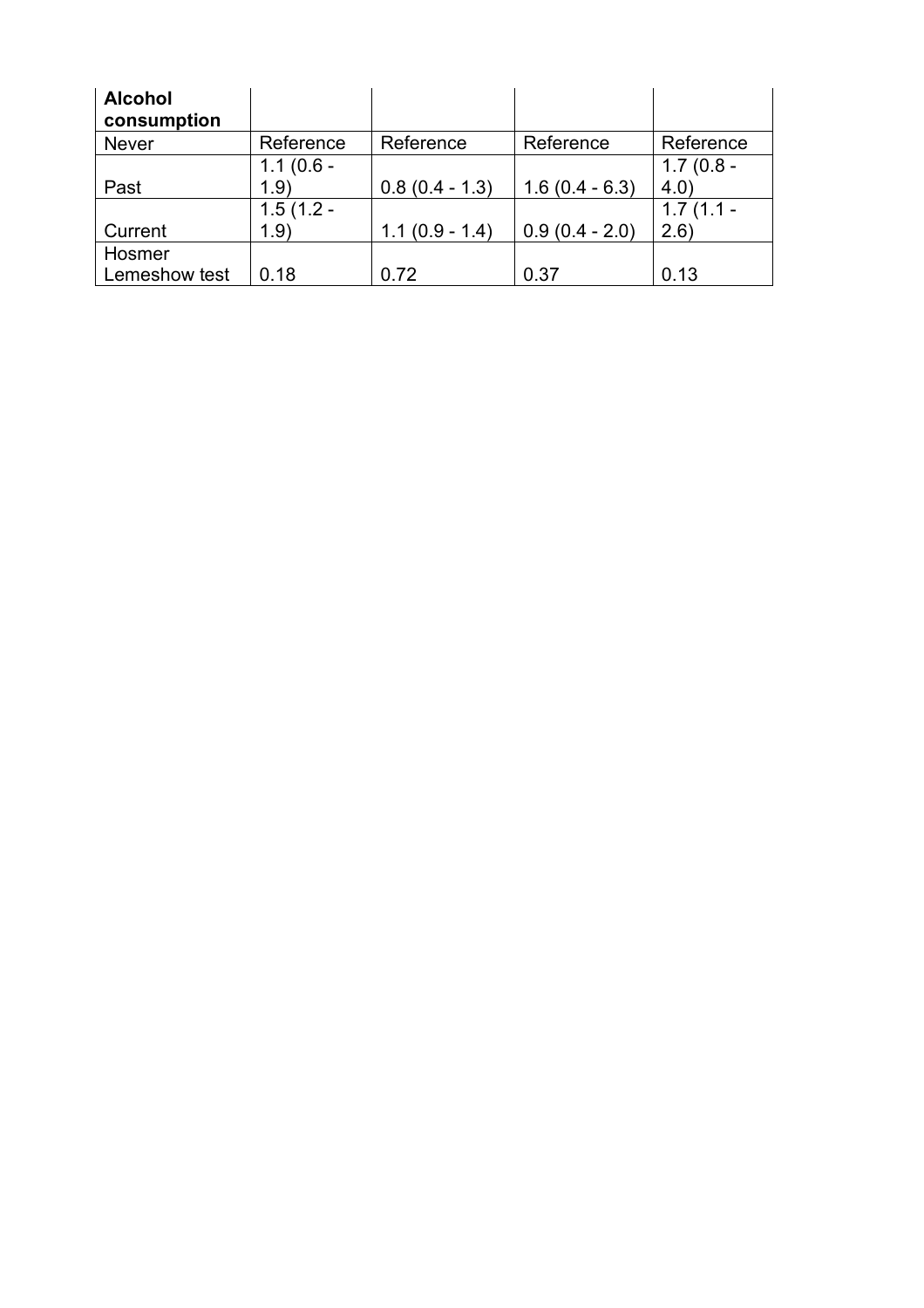**Table 5: Annual incidence of visual impairment and blindness using presenting visual acuity in high, middle and low income countries** 

| Study,<br><b>Country</b>                                                  | <b>Baseline</b><br>data | Age at<br>baseline<br>(mean, | <b>Mean</b><br>follow | <b>Participants</b><br>at baseline<br>(% at follow | Category<br>of VI | <b>Annual incidence</b><br>(presenting visual<br>acuity |                  |  |
|---------------------------------------------------------------------------|-------------------------|------------------------------|-----------------------|----------------------------------------------------|-------------------|---------------------------------------------------------|------------------|--|
|                                                                           | collection              | min.<br>years)               | up<br>(years)         | up)                                                | used              | <b>Visual</b><br>impairment                             | <b>Blindness</b> |  |
| Ponza<br>Eye<br>Study,<br>Italy <sup>18</sup>                             | 1986-<br>1988           | 55.5 (40)                    | 12                    | 1028 (40%)                                         | <b>WHO</b>        | 0.79                                                    | 0.1              |  |
| Melbourne<br><b>Visual</b><br>Imp.<br>Project,<br>Australia <sup>14</sup> | 1992-<br>1994           | 59.0 (40)                    | 5                     | 3271 (79%)                                         | Melbourne         | 0.84                                                    | 0.06             |  |
| Los                                                                       |                         |                              |                       |                                                    | <b>WHO</b>        | 0.45                                                    | 0.05             |  |
| Angelos<br>Latino Eye<br>Study,<br>USA <sup>23</sup>                      | 2000-<br>2003           | 54.7 (40)                    | 4                     | 6357 (73%)                                         | <b>USA</b>        | 0.73                                                    | 0.08             |  |
| <b>Beijing</b>                                                            |                         |                              |                       |                                                    | <b>WHO</b>        | 0.28                                                    | 0.02             |  |
| Eye<br>Study,<br>China $25$                                               | 2001                    | 55.3 (40)                    | 5                     | 4439 (73%)                                         | <b>USA</b>        | 0.76                                                    | 0.04             |  |
| Liwan Eye                                                                 |                         |                              |                       |                                                    | <b>WHO</b>        | 2.48                                                    | 0.06             |  |
| <b>Disease</b><br>Study,<br>China $^{24}$                                 | 2003                    | 63.4 (50)                    | 5                     | 1405 (88%)                                         | <b>USA</b>        | 4.12                                                    | 0.36             |  |
| Nakuru                                                                    |                         |                              |                       |                                                    | <b>WHO</b>        | 1.98                                                    | 0.25             |  |
| Eye<br><b>Disease</b><br>Study,<br>Kenya <sup>20</sup>                    | 2007-<br>2008           | 62.5 (50)                    | 6                     | 4414 (49%)                                         | <b>USA</b>        | <b>NR</b>                                               | 0.45             |  |
| Shahroud<br>Eye<br>Cohort<br>Study,<br>Iran <sup>21</sup>                 | 2009-<br>2010           | 50.9 (40-<br>64)             | 5                     | 5190 (91%)                                         | <b>WHO</b>        | 0.20                                                    | 0.02             |  |
| *Andhra                                                                   |                         |                              |                       |                                                    | <b>WHO</b>        | 2.59                                                    | 0.17             |  |
| Pradesh<br>Eye<br><b>Disease</b><br>Study,<br>India                       | 1996-<br>2000           | 54.7 (40)                    | 15                    | 2790 (53%)                                         | <b>USA</b>        | 3.66                                                    | 0.56             |  |

\*Current study; WHO = World Health OrganizaStion; USA = United States of America; NR = not reported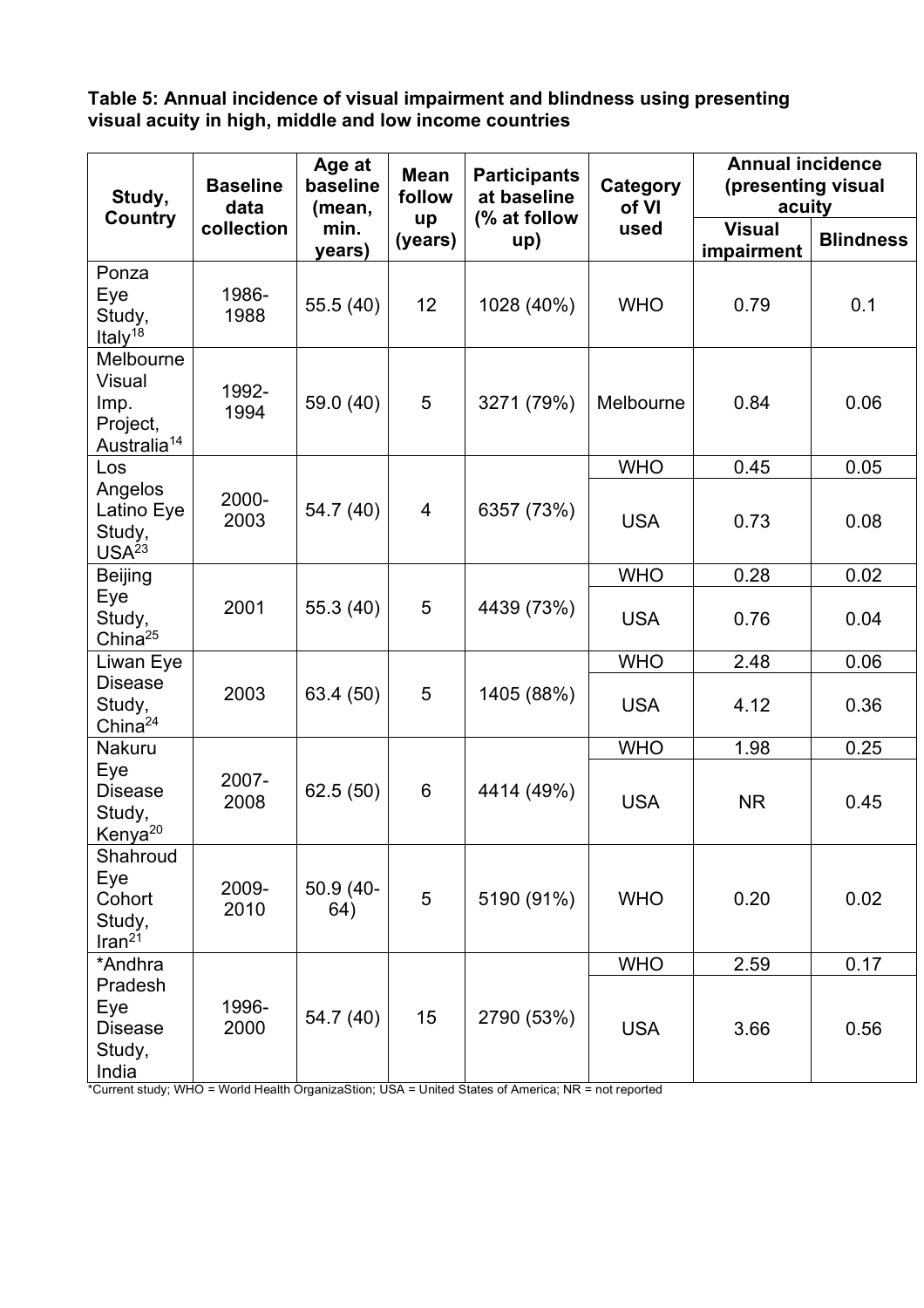

**Figure 1: Availability of participants at the time of APEDS III**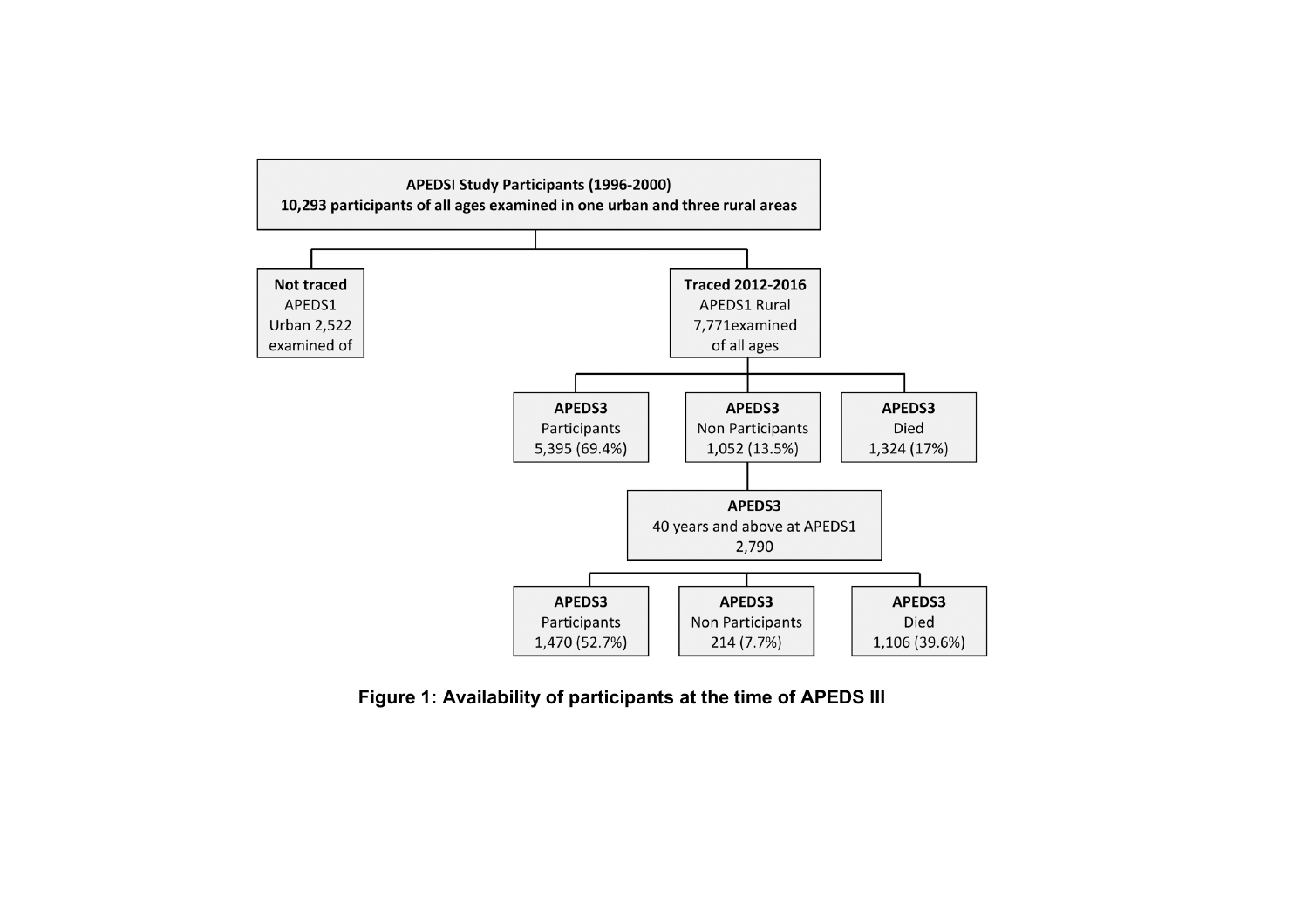

**Figure 2A: Incidence rate of any visual loss by WHO categories. Figure 2B: Incidence rate of any visual loss by USA categories**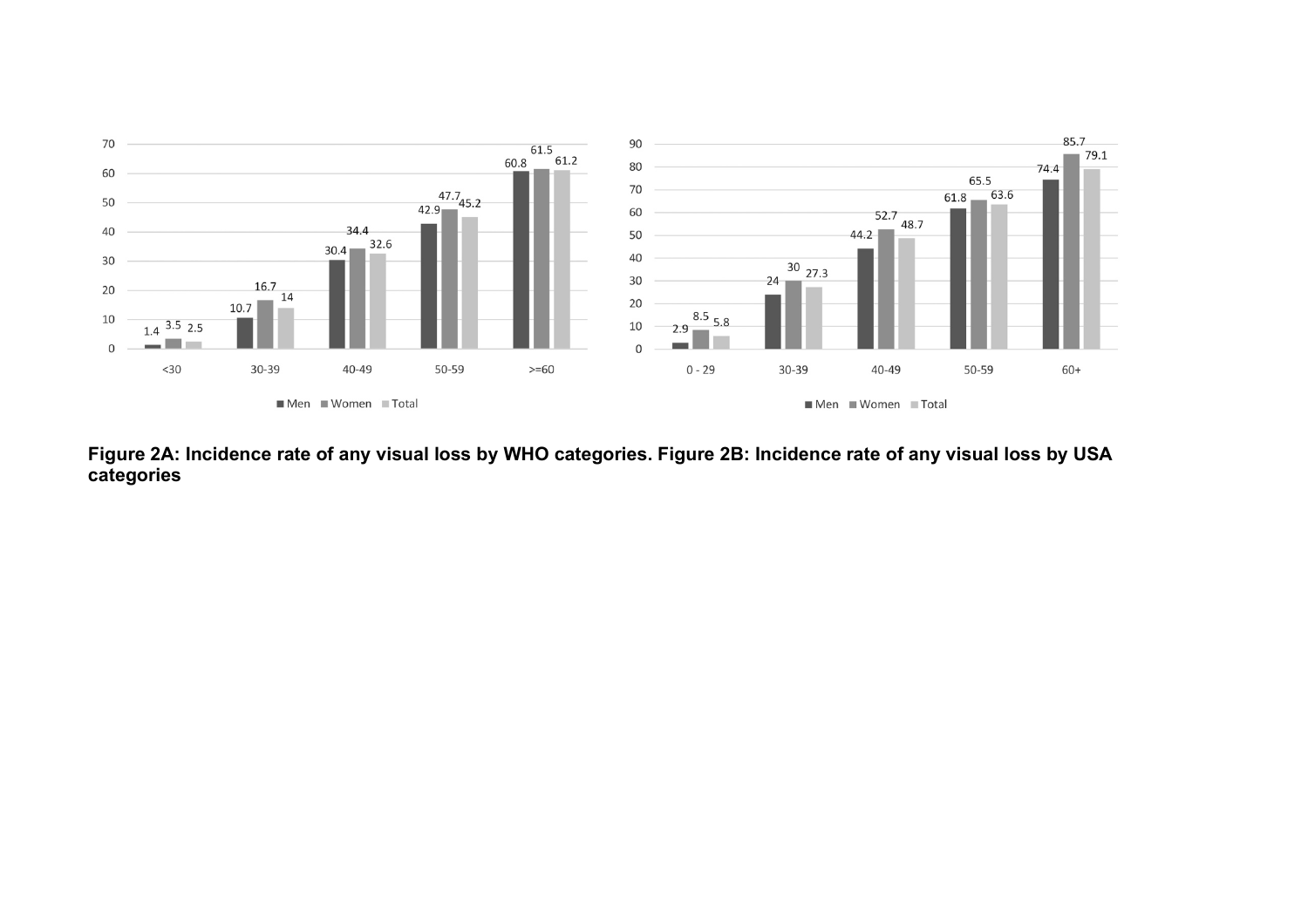| Visual           |                            |                 |                 | Incidence in Men |               |      |                 | Incidence in Women |               | <b>Total Incidence</b> |                 |                  |               |
|------------------|----------------------------|-----------------|-----------------|------------------|---------------|------|-----------------|--------------------|---------------|------------------------|-----------------|------------------|---------------|
| Impairme<br>nt   |                            | $\mathsf{N}$    | $\mathsf{N}$    | $\%$             | 95% CI        | N    | $\mathsf{n}$    | $\%$               | 95% CI        | $\mathsf{N}$           | n               | $\%$             | 95% CI        |
|                  | Age at baseline<br>(years) |                 |                 |                  |               |      |                 |                    |               |                        |                 |                  |               |
|                  | $0 - 29$                   | 1011            | 14              | 1.3              | $1.2 - 1.5$   | 1081 | 36              | 3.2                | $3.0 - 3.5$   | 2092                   | 50              | 2.3              | $2.2 - 2.5$   |
|                  | $30 - 39$                  | 493             | 50              | 10.0             | $9.3 - 10.7$  | 614  | 95              | 15.6               | $14.8 - 16.3$ | 1107                   | 145             | 13.1             | $12.6 - 13.6$ |
| Moderate         | $40 - 49$                  | 306             | 91              | 29.7             | $28.4 - 31.1$ | 350  | 110             | 31.6               | $30.4 - 32.9$ | 656                    | 201             | 30.7             | $29.8 - 31.6$ |
|                  | $50 - 59$                  | 148             | 60              | 40.6             | $38.5 - 42.7$ | 137  | 59              | 43.2               | $41.0 - 45.4$ | 285                    | 119             | 41.8             | 40.4 - 43.4   |
|                  | $60+$                      | 49              | 29              | 58.0             | $54.3 - 61.9$ | 45   | 25              | 54.3               | $50.4 - 58.1$ | 94                     | 54              | 56.2             | $53.5 - 58.8$ |
|                  | Crude overall*             | 2007            | 244             | 12.0             | $11.7 - 12.4$ | 2227 | 325             | 14.5               | 14.2 - 14.9   | 4234                   | 569             | 13.4             | $13.1 - 13.6$ |
|                  | Age & sex adjusted*        | 2007            | 293             | 14.6             | $13.1 - 16.2$ | 2227 | 383             | 17.2               | $15.7 - 18.8$ | 4234                   | 677             | 16.0             | $14.9 - 17.1$ |
| Severe           | Age at baseline<br>(years) |                 |                 |                  |               |      |                 |                    |               |                        |                 |                  |               |
|                  | $0 - 29$                   | 1027            | $\overline{1}$  | 0.1              | $0.05 - 0.1$  | 1105 | $\overline{2}$  | 0.2                | $0.1 - 0.3$   | 2132                   | 3               | 0.1              | $0.01 - 0.2$  |
|                  | $30 - 39$                  | 501             | $\overline{2}$  | 0.3              | $0.2 - 0.5$   | 642  | 12              | 1.7                | $1.5 - 2.0$   | 1143                   | 14              | 1.1              | $1.0 - 1.3$   |
|                  | $40 - 49$                  | $\frac{1}{343}$ | 8               | $\overline{2.1}$ | $1.8 - 2.6$   | 414  | $\overline{17}$ | 3.9                | $3.4 - 4.4$   | 757                    | 25              | $\overline{3.1}$ | $2.8 - 3.4$   |
|                  | $50 - 59$                  | 205             | 13              | 6.0              | $5.2 - 6.9$   | 228  | 24              | 11.0               | $10.0 - 12.1$ | 433                    | $\overline{37}$ | 8.6              | $8.0 - 9.3$   |
|                  | $60+$                      | $\overline{97}$ | 6               | 6.2              | $5.0 - 7.5$   | 107  | 15              | 14.5               | $12.8 - 16.3$ | 204                    | 21              | 10.6             | $9.5 - 11.7$  |
|                  | Crude overall*             | 2173            | $\overline{30}$ | 1.3              | $1.2 - 1.4$   | 2496 | 70              | 2.8                | $2.6 - 3.0$   | 4669                   | 100             | 2.1              | $2.0 - 2.2$   |
|                  | Age & sex adjusted*        | 2173            | 32              | 1.5              | $1.0 - 2.1$   | 2496 | 80              | 3.2                | $2.6 - 4.0$   | 4669                   | 110             | 2.4              | $1.9 - 2.8$   |
| <b>Blindness</b> | Age at baseline<br>(years) |                 |                 |                  |               |      |                 |                    |               |                        |                 |                  |               |
|                  | $0 - 29$                   | 1029            |                 | 0.1              | $0.05 - 1.5$  | 1106 |                 | 0.1                | $0.05 - 0.2$  | 2135                   | $\overline{2}$  | 0.1              | $0.05 - 0.1$  |
|                  | $30 - 39$                  | 505             | 3               | 0.6              | $0.4 - 0.8$   | 643  |                 | 0.2                | $0.1 - 0.3$   | 1148                   | $\overline{4}$  | 0.4              | $0.3 - 0.5$   |
|                  | $40 - 49$                  | 345             |                 | 0.3              | $0.1 - 0.5$   | 423  | 5               | 1.3                | $1.0 - 1.6$   | 768                    | 6               | 0.9              | $0.7 - 1.0$   |
|                  | $50 - 59$                  | 210             | 5               | 2.5              | $2.0 - 3.2$   | 236  | 5               | 2.1                | $1.6 - 2.6$   | 446                    | 10              | 2.3              | $2.0 - 2.7$   |
|                  | $60+$                      | 107             | 8               | 7.6              | $6.3 - 9.0$   | 125  | 13              | 10.8               | $9.4 - 12.3$  | 232                    | 21              | 9.3              | $8.4 - 10.3$  |
|                  | Crude overall              | 2196            | 18              | 0.8              | $0.7 - 0.9$   | 2533 | 25              | 1.0                | $0.9 - 1.1$   | 4729                   | 43              | 0.9              | $0.9 - 1.0$   |
|                  | Age & sex adjusted         | 2196            | 23              | 1.1              | $0.7 - 1.6$   | 2533 | 37              | 1.5                | $1.0 - 2.0$   | 4729                   | 60              | 1.3              | $1.0 - 1.6$   |

**Supplementary table 1:** 15-Year incidence rate of presenting visual impairment and blindness in Andhra Pradesh Eye Disease Study cohort according to World Health Organization criteria

N = number at risk at baseline; n = incident cases; PVA = presenting binocular visual acuity; % (95% CI) = incidence and 95% confidence interval.

World Health Organization criteria. Incidence of moderate visual impairment: persons with baseline PVA of 20/60 or better with follow-up PVA worse than 20/60 but better than or equal to 20/200 (not including 20/60). Severe visual impairment: persons with baseline PVA of better than or equal to 20/200 with follow-up PVA worse than 20/200 but better than or equal to 20/400 (not including 20/200). Incidence of blindness: persons with baseline PVA better than or equal to 20/400 but follow-up PVA worse than 20/400 (not including 20/400).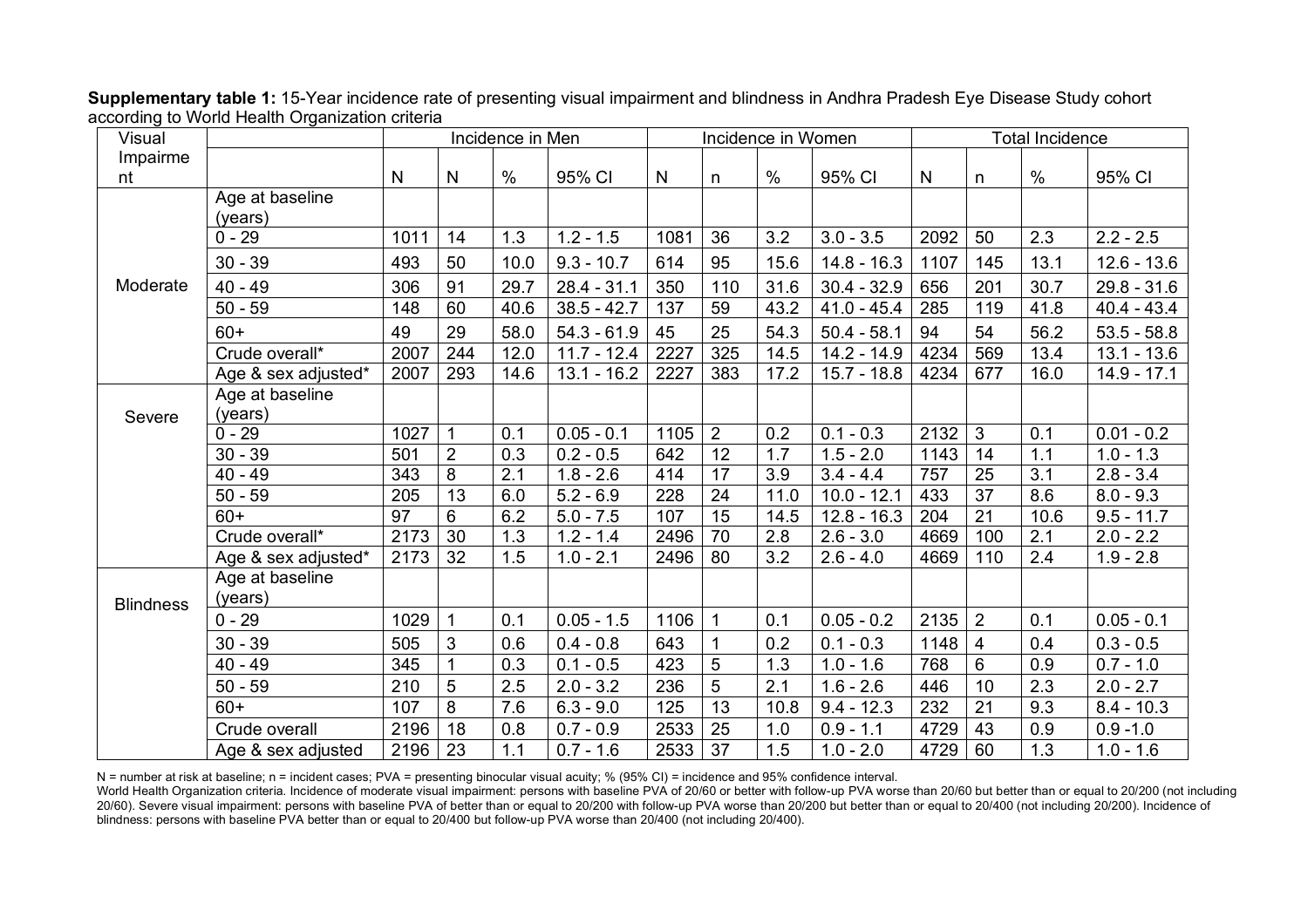| Supplementary table 2: 15-Year incidence rate of best-corrected visual impairment and blindness in Andhra Pradesh Eye Disease |
|-------------------------------------------------------------------------------------------------------------------------------|
| Study cohort according to World Health Organization criteria                                                                  |

| Visual          |                 | Incidence in Men |                 |                  |               |      |                | Incidence in Women |               |                  | <b>Total Incidence</b> |                  |              |
|-----------------|-----------------|------------------|-----------------|------------------|---------------|------|----------------|--------------------|---------------|------------------|------------------------|------------------|--------------|
| Impairme        |                 |                  |                 |                  |               |      |                |                    |               |                  |                        |                  |              |
| nt              |                 | ${\sf N}$        | n               | $\%$             | 95% CI        | N    | n              | $\%$               | 95% CI        | N                | n                      | $\%$             | 95% CI       |
|                 | Age at baseline |                  |                 |                  |               |      |                |                    |               |                  |                        |                  |              |
|                 | (years)         |                  |                 |                  |               |      |                |                    |               |                  |                        |                  |              |
|                 | $0 - 29$        | 1026             | $\overline{2}$  | 0.2              | $0.1 - 0.3$   | 1102 | $\overline{2}$ | $\overline{0.2}$   | $0.1 - 0.3$   | 2128             | $\overline{4}$         | 0.2              | $0.1 - 0.2$  |
|                 | $30 - 39$       | 499              | $\overline{4}$  | 0.7              | $0.5 - 0.9$   | 640  | 25             | 3.7                | $3.3 - 4.0$   | 1139             | 29                     | $2 - 4$          | $2.2 - 2.6$  |
|                 | $40 - 49$       | 335              | $\overline{22}$ | $6-2$            | $5.5 - 6.8$   | 405  | 43             | $10-7$             | $9.9 - 11.4$  | 740              | 65                     | 8.6              | $8.1 - 9.1$  |
| Moderate        |                 |                  |                 |                  |               |      |                |                    |               |                  |                        |                  | $24.9 -$     |
|                 | $50 - 59$       | 190              | 43              | 22.4             | $20.9 - 24.0$ | 206  | 59             | 29.2               | $27.6 - 30.9$ | 396              | 102                    | 26.0             | $27 - 1$     |
|                 |                 |                  |                 |                  |               |      |                |                    |               |                  |                        |                  | $31.7 -$     |
|                 | $60+$           | 80               | 24              | $30-0$           | $27.3 - 32.6$ | 82   | 31             | $37 - 1$           | $34.4 - 39.9$ | 162              | 55                     | 33.6             | 35.5         |
|                 | Crude overall*  | 2130             | 95              | 4.4              | $4.1 - 4.5$   | 2435 | 160            | 6.5                | $6.3 - 6.8$   | 4565             | 255                    | 5.5              | $5.3 - 5.7$  |
|                 | Age & sex       |                  | 11              |                  |               |      |                |                    |               |                  |                        |                  |              |
|                 | adjusted*       | 2130             | 8               | 5.6              | $4.6 - 6.6$   | 2435 | 200            | 8.2                | $7.2 - 9.4$   | 4565             | 316                    | 6.9              | $6.2 - 7.7$  |
|                 |                 |                  |                 |                  |               |      |                |                    |               |                  |                        |                  | $0.02 -$     |
|                 | $0 - 29$        | 1028             | $\mathbf 0$     | 0.0              | <b>NA</b>     | 1105 | $\overline{1}$ | 0.1                | $0.04 - 0.1$  | 2133             |                        | 0.04             | 0.06         |
|                 | $30 - 39$       | 503              | $\mathbf 0$     | $\overline{0.0}$ | <b>NA</b>     | 643  | $\mathbf 0$    | $\overline{0.0}$   | <b>NA</b>     | 1146             | $\overline{0}$         | $\overline{0.0}$ | NA           |
|                 | $40 - 49$       | 344              | $\overline{2}$  | 0.5              | $0.3 - 0.7$   | 420  | $\overline{4}$ | 0.9                | $0.7 - 1.2$   | 764              | 6                      | 0.8              | $0.6 - 0.9$  |
| Severe          | $50 - 59$       | 206              | $\mathbf{1}$    | 0.5              | $0.3 - 0.8$   | 233  | $\overline{7}$ | $3-2$              | $2.6 - 3.8$   | 439              | 8                      | 1.9              | $1.6 - 2.3$  |
|                 | $60+$           | 100              | $\overline{2}$  | 1.9              | $1.3 - 2.7$   | 117  | $6\phantom{1}$ | 5.6                | $4.6 - 6.8$   | 217              | 8                      | 3.9              | $3.3 - 4.6$  |
|                 | Crude overall*  | 2181             | 5               | 0.2              | $0.1 - 0.3$   | 2518 | 18             | 0.7                | $0.6 - 0.8$   | 4699             | 23                     | 0.5              | $0.4 - 0.6$  |
|                 | Age & sex       |                  |                 |                  |               |      |                |                    |               |                  |                        |                  |              |
|                 | adjusted*       | 2181             | $\overline{2}$  | 0.1              | $0.1 - 0.6$   | 2518 | 24             | 0.9                | $0.6 - 1.4$   | 4699             | 30                     | 0.6              | $0.5 - 6.6$  |
|                 | Age at baseline |                  |                 |                  |               |      |                |                    |               |                  |                        |                  |              |
|                 | (years)         |                  |                 |                  |               |      |                |                    |               |                  |                        |                  |              |
|                 |                 |                  |                 |                  |               |      |                |                    |               |                  |                        |                  | $0.005 -$    |
| <b>Blindnes</b> | $0 - 29$        | 1029             | 1               | 0.1              | $0.04 - 0.1$  | 1106 | $\mathbf{1}$   | 0.1                | $0.05 - 0.1$  | 2135             | $\overline{2}$         | 0.1              | 0.1          |
| S               | $30 - 39$       | 506              | $\mathbf{3}$    | 0.6              | $0.4 - 0.8$   | 644  | $\mathbf{1}$   | 0.2                | $0.1 - 0.3$   | 1150             | $\overline{4}$         | 0.4              | $0.3 - 0.5$  |
|                 | $40 - 49$       | 347              | $\overline{3}$  | 0.9              | $0.7 - 1.2$   | 424  | $\overline{4}$ | 1.0                | $0.8 - 1.3$   | $\overline{771}$ | $\overline{7}$         | 1.0              | $0.8 - 1.2$  |
|                 | $50 - 59$       | 211              | $\overline{5}$  | 2.5              | $2.0 - 3.1$   | 240  | $6\phantom{a}$ | 2.5                | $2.0 - 3.1$   | 451              | 11                     | 2.5              | $2.2 - 2.9$  |
|                 | $60+$           | 107              | $\overline{7}$  | 6.5              | $5.3 - 7.8$   | 131  | 14             | $11 - 1$           | $9.7 - 12.5$  | 238              | 21                     | 9.0              | $8.1 - 10.0$ |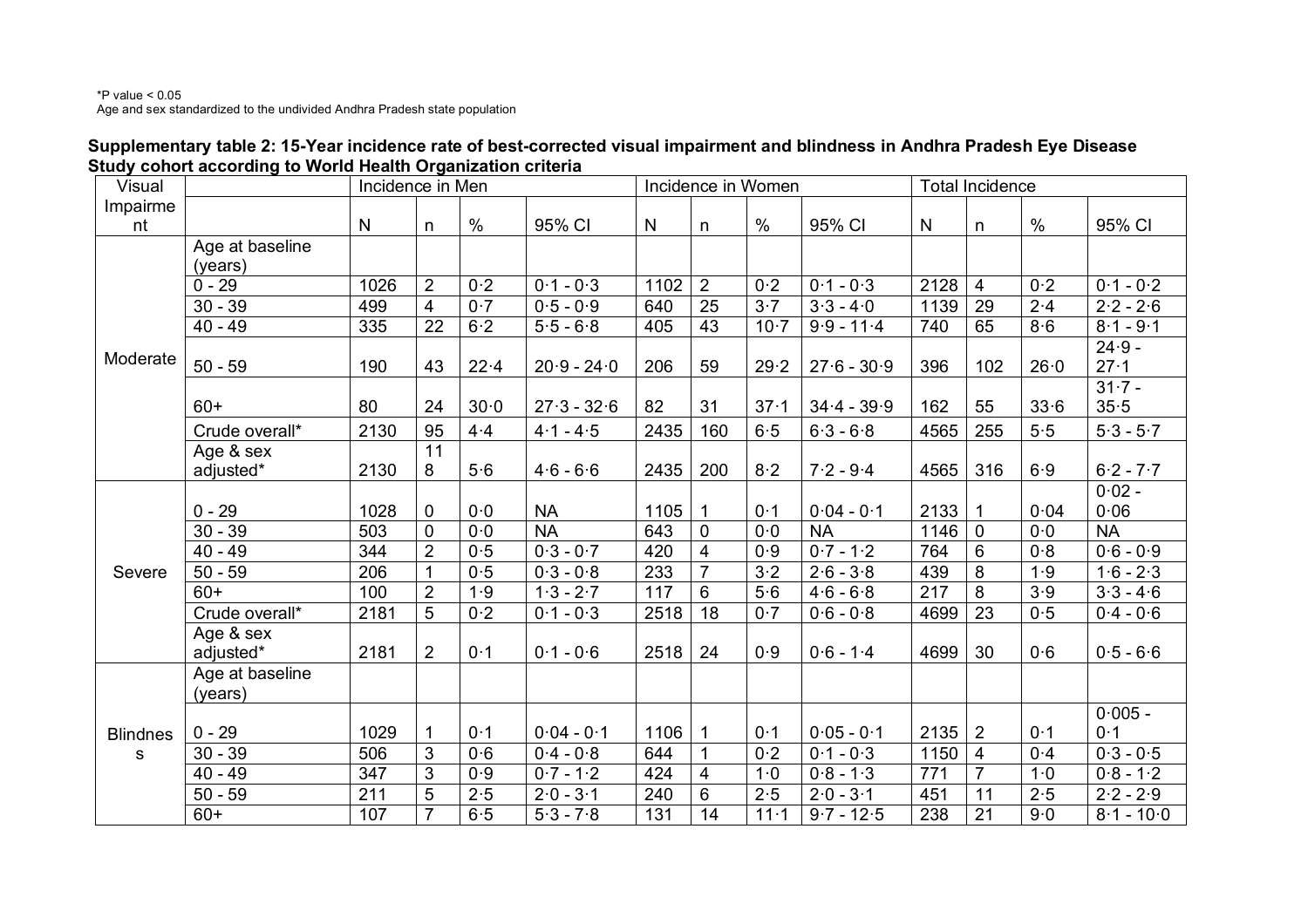| ∽<br>Crude overall          | 2200 | $10^{-1}$<br>10 | 0·c<br>$\cdot$ | 10·C<br>.        | 2545<br>26 |     | . | 4745       | $\cdot$ ( | 0.9<br>ີ               |
|-----------------------------|------|-----------------|----------------|------------------|------------|-----|---|------------|-----------|------------------------|
| Aqe<br>& sex adıusted<br>x. | 2200 | റാ<br>∠◡        | .              | - 10<br>.<br>. . | 2545<br>38 | . . |   | 4745<br>יד |           | $\cdot$ (<br>∙t.<br>`` |

N = number at risk at baseline; n = incident cases; BCVA = presenting binocular best corrected visual acuity; % (95% CI) = incidence and 95% confidence interval; NA = no incident cases. World Health Organization criteria· Incidence of moderate visual impairment: persons with baseline BCVA of 20/60 or better with follow-up BCVA worse than 20/60 but better than or equal to 20/200 (not including 20/60). Severe visual impairment: persons with baseline BCVA of better than or equal to 20/200 with follow-up BCVA worse than 20/200 but better than or equal to 20/400 (not including 20/200). Incidence of blindness: persons with baseline BCVA better than or equal to 20/400 but follow-up BCVA worse than 20/400 (not including 20/400).  $*$  P value <  $0.05$ 

Age and sex standardized to the undivided Andhra Pradesh state population

| Supplementary table 3: 15-Year incidence rate of presenting visual impairment and blindness in Andhra Pradesh Eye Disease |  |
|---------------------------------------------------------------------------------------------------------------------------|--|
| <b>Study cohort according to United States criteria</b>                                                                   |  |

| Visual           |                            |              |                | Incidence in Men |                           |      | Incidence in Women | <b>Total Incidence</b> |               |      |                |          |                     |
|------------------|----------------------------|--------------|----------------|------------------|---------------------------|------|--------------------|------------------------|---------------|------|----------------|----------|---------------------|
| Impairment       |                            | $\mathsf{N}$ | n              | $\frac{0}{0}$    | 95% CI                    | N    | n                  | $\%$                   | 95% CI        | N    | n              | $\%$     | 95% CI              |
| Moderate         | Age at baseline<br>(years) |              |                |                  |                           |      |                    |                        |               |      |                |          |                     |
|                  | $0 - 29$                   | 998          | 29             | 2.8              | $2.6 - 3.1$               | 1066 | 89                 | 8.3                    | $7.9 - 8.8$   | 2064 | 118            | 5.7      | $5.4 - 5.9$         |
|                  | $30 - 39$                  | 477          | 113            | 24.0             | $22.9 - 24.9$             | 585  | 170                | 29.9                   | $28.9 - 30.8$ | 1062 | 283            | 27.2     | $26.5 - 27.9$       |
|                  | $40 - 49$                  | 281          | 123            | 44.6             | $43.1 - 46.1$             | 301  | 153                | 51.2                   | $49.8 - 52.7$ | 582  | 276            | 48.0     | $46.9 - 49.0$       |
|                  | $50 - 59$                  | 118          | 71             | 60.6             | $58.3 - 62.9$             | 111  | 70                 | 62.9                   | $60.5 - 65.3$ | 229  | 141            | $61 - 7$ | $60.0 - 63.4$       |
|                  | $60+$                      | 38           | 28             | 72.8             | $68-9 - 76.4$             | 24   | 20                 | $82 - 7$               | $78.2 - 86.5$ | 62   | 48             | 76.5     | $73.6 - 79.3$       |
|                  | Crude<br>overall*          | 1912         | 364            | 19.2             | $18.8 - 19.7$             | 2087 | 502                | 24.1                   | $23.7 - 24.7$ | 3999 | 866            | 21.8     | $21.5 - 22.1$       |
|                  | Age & sex<br>adjusted*     | 1912         | 422            | 22.1             | $20.2 - 24.0$             | 2087 | 602                | 28.9                   | $26.9 - 30.8$ | 3999 | 1018           | 25.5     | $24.1 - 26.8$       |
|                  | Age at baseline<br>(years) |              |                |                  |                           |      |                    |                        |               |      |                |          |                     |
|                  | $0 - 29$                   | 1028         | $\overline{2}$ | 0.2              | $0.1 - 0.2$               | 1105 | $\overline{2}$     | 0.2                    | $0.1 - 0.3$   | 2133 | $\overline{4}$ | 0.2      | $0.1 - 0.2$         |
|                  | $30 - 39$                  | 503          | $\overline{4}$ | 0.7              | $0.5 - 0.9$               | 643  | 14                 | 2.0                    | $1.8 - 2.3$   | 1146 | 18             | 1.5      | $1.3 - 1.7$         |
|                  | $40 - 49$                  | 343          | 8              | 2.1              | $1.8 - 2.6$               | 419  | 22                 | $5-1$                  | $4.6 - 5.8$   | 762  | 30             | 3.8      | $3.5 - 4.2$         |
| <b>Blindness</b> | $50 - 59$                  | 210          | 18             | 8·4              | $7.4 - 9.4$               | 232  | 29                 | 12.8                   | $11.7 - 14.0$ | 442  | 47             | $10-7$   | $10.0 - 11.5$       |
|                  | $60+$                      | 103          | 13             | 12.7             | $11 \cdot 1 - 14 \cdot 5$ | 119  | 30                 | 25.9                   | $23.8 - 27.9$ | 222  | 43             | 19.8     | $18.4 - 21.2$       |
|                  | Crude<br>overall*          | 2187         | 45             | 2.0              | $1.8 - 2.1$               | 2518 | 97                 | 3.9                    | $3.7 - 4.0$   | 4705 | 142            | 30       | $28.5 - 31.0$       |
|                  | Age & sex<br>adjusted*     | 2187         | 51             |                  | $2.3$   1.7 - 3.1         | 2518 | 118                | 4.7                    | $3.9 - 5.6$   | 4705 | 168            |          | $3.6$   $3.1 - 4.1$ |

N = number at risk at baseline; n = incident cases; PVA = presenting binocular visual acuity; 95% CI = 95% confidence interval